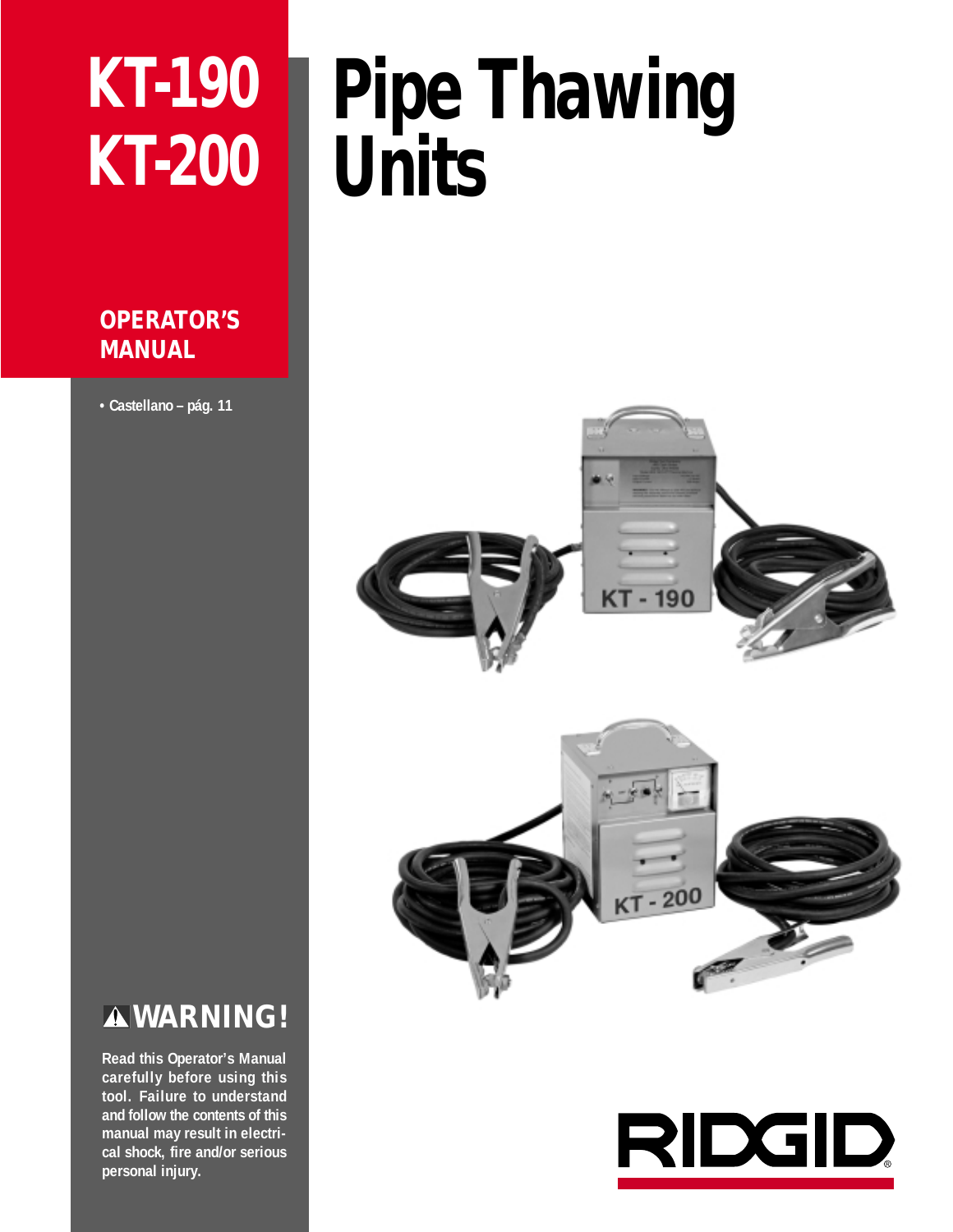# **Table of Contents**

| <b>General Safety Information</b>     |  |
|---------------------------------------|--|
|                                       |  |
|                                       |  |
|                                       |  |
|                                       |  |
|                                       |  |
| <b>Specific Safety Information</b>    |  |
|                                       |  |
| <b>Description and Specifications</b> |  |
|                                       |  |
|                                       |  |
|                                       |  |
|                                       |  |
|                                       |  |
| <b>Problem Diagnostics</b>            |  |
|                                       |  |
|                                       |  |
|                                       |  |
|                                       |  |
|                                       |  |
| <b>Operating Instructions</b>         |  |
|                                       |  |
|                                       |  |
|                                       |  |
|                                       |  |
|                                       |  |
|                                       |  |
| <b>Special Applications Procedure</b> |  |
|                                       |  |
|                                       |  |
|                                       |  |
|                                       |  |
|                                       |  |
|                                       |  |
|                                       |  |
|                                       |  |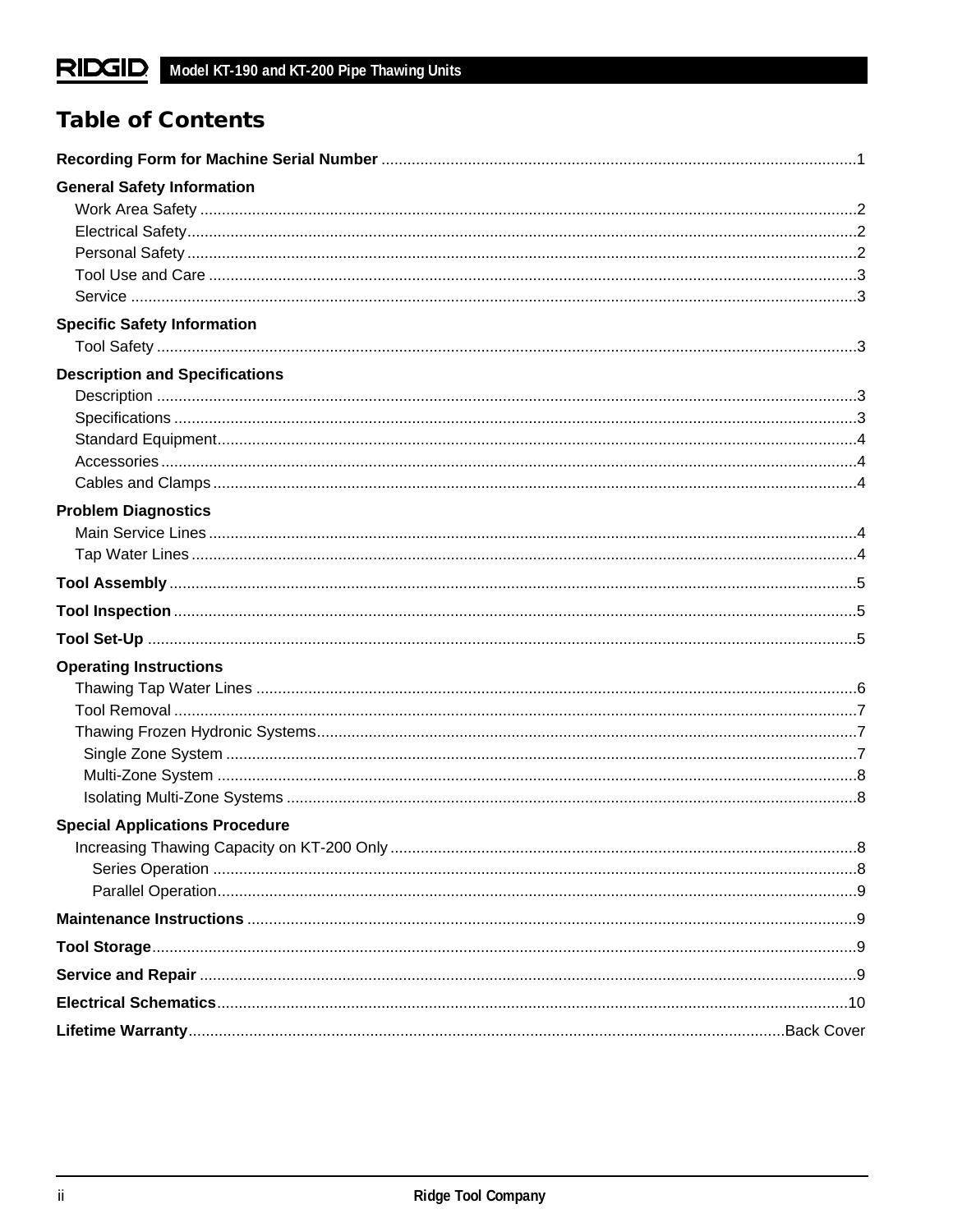

# **KT-190 and KT-200 Pipe Thawing Units**



## **KT-190 and KT-200 Pipe Thawing Units**

Record Serial Number below and retain product serial number which is located on nameplate.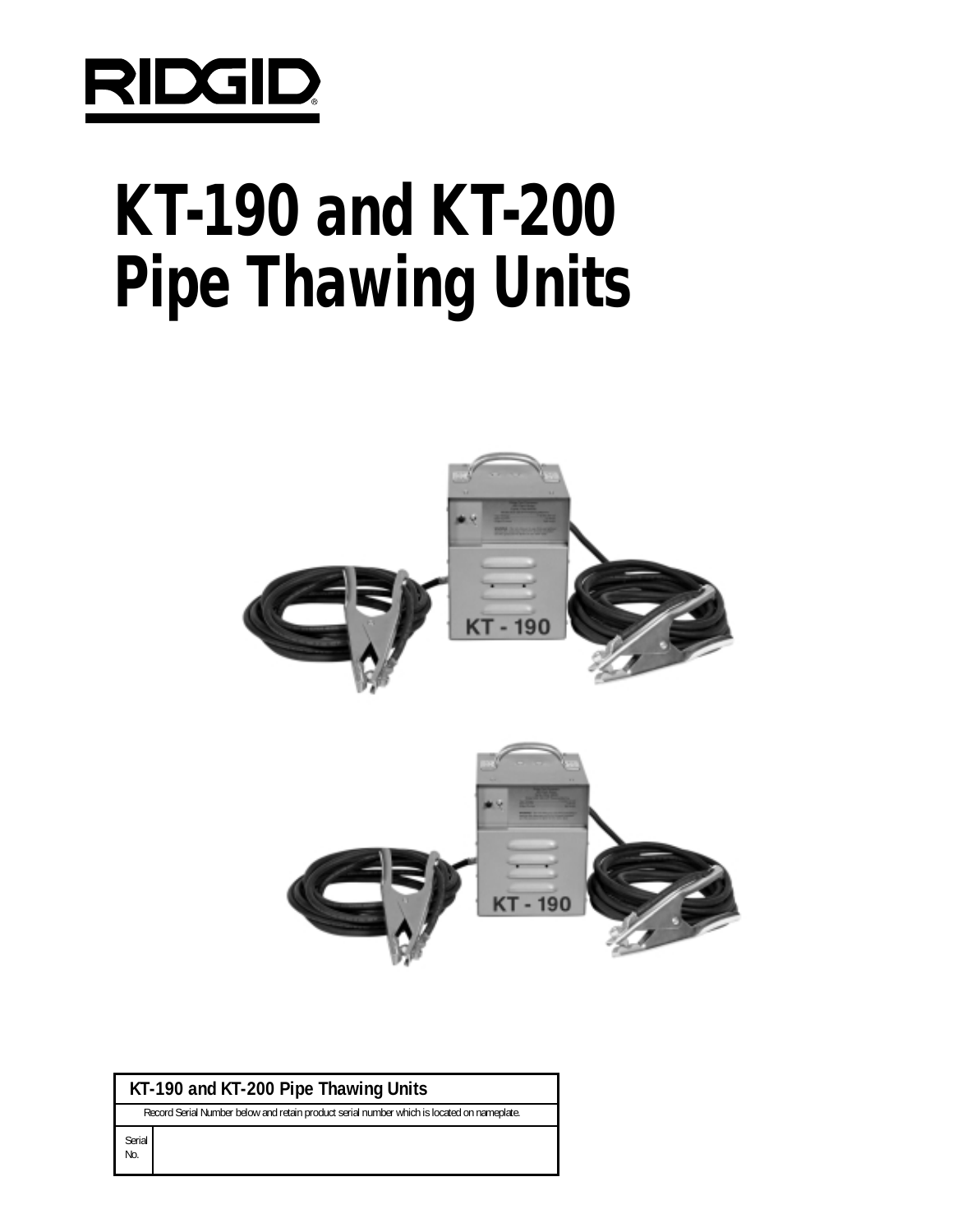# **General Safety Information**

**WARNING! Read and understand all instructions. Failure to follow all instructions listed below may result in electric shock, fire, and/or serious personal injury.**

**SAVE THESE INSTRUCTIONS!**

#### **Work Area Safety**

- **Keep your work area clean and well lit.** Cluttered benches and dark areas invite accidents.
- **Do not operate these tools in explosive atmospheres, such as in the presence of flammable liquids, gases, or dust.** Electrical switches may create sparks which may ignite dust or fumes.
- **Keep bystanders, children, and visitors away while operating a Pipe Thawing Unit.** Distractions can cause you to lose control.

#### **Electrical Safety**

• **Grounded tools must be plugged into an outlet, properly installed and grounded in accordance with all codes and ordinances. Never remove the grounding prong or modify the plug in any way. Do not use any adapter plugs. Check with a qualified electrician if you are in doubt as to whether the outlet is properly grounded**. If the tool should electrically malfunction or break down, grounding provides a low resistance path to carry electricity away from the user.



- **Avoid body contact with grounded surfaces such as pipes, radiators, ranges and refrigerators.** There is an increased risk of electrical shock if your body is grounded.
- **Do not expose power tools to rain or wet conditions.** Water entering an electrical tool will increase the risk of electrical shock.
- **Do not abuse cord. Never use the cord to carry the tools or pull the plug from an outlet. Keep cord away from heat, oil, sharp edges, or moving parts.** Replace damaged cords immediately. Damaged cords increase the risk of electrical shock.
- **When operating an electrical tool outside, use an outdoor extension cord marked "W-A" or "W".**

These cords are rated for outdoor use and reduce the risk of electrical shock.

- **Use only three-wire extension cords which have three-prong grounding plugs, and three-pole receptacles which accept the tools plug.** Use of other extension cords will not ground the tool and increases the risk of electrical shock.
- **Use proper extension cords.** (See chart.) Insufficient conductor size will cause excessive voltage drop, loss of power, and overheating.

| <b>Minimum Wire Gauge for Cord Set</b> |                 |  |
|----------------------------------------|-----------------|--|
| Total Length (in feet)                 |                 |  |
| $0 - 25$                               | 14 AWG          |  |
| $26 - 50$                              | 12 AWG          |  |
| Over 50 ft.                            | NOT RECOMMENDED |  |

• **Keep all electric connections dry and off the ground. Do not touch plugs or tool with wet hands.** Reduces the risk of electrical shock.

#### **Personal Safety**

- **Stay alert, watch what you are doing and use common sense when operating a tool. Do not use tool while tired or under the influence of drugs, alcohol or medications.** A moment of inattention while operating tools may result in serious personal injury.
- **Avoid accidental starting. Be sure switch is OFF before plugging in.** Plugging in machines that have the switch ON invites accidents.
- **Do not over-reach. Keep proper footing and balance at all times.** Proper footing and balance enables better control of the tool in unexpected situations.
- **Use safety equipment. Always wear eye protection.** Dust mask, non-skid safety shoes, hard hat, or hearing protection must be used for appropriate conditions.

#### **Tool Use and Care**

- **Do not use tool if switch does not turn it ON or OFF.** Any tool that cannot be controlled with the switch is dangerous and must be repaired.
- **Store idle tools out of the reach of children and other untrained persons.** Tools are dangerous in the hands of untrained users.
- **Maintain tools with care.** Properly maintained tools are less likely to cause injury.
- **Check for breakage of parts, and any other condition that may affect the tool's operation. If damaged, have the tool serviced before using.** Many accidents are caused by poorly maintained tools.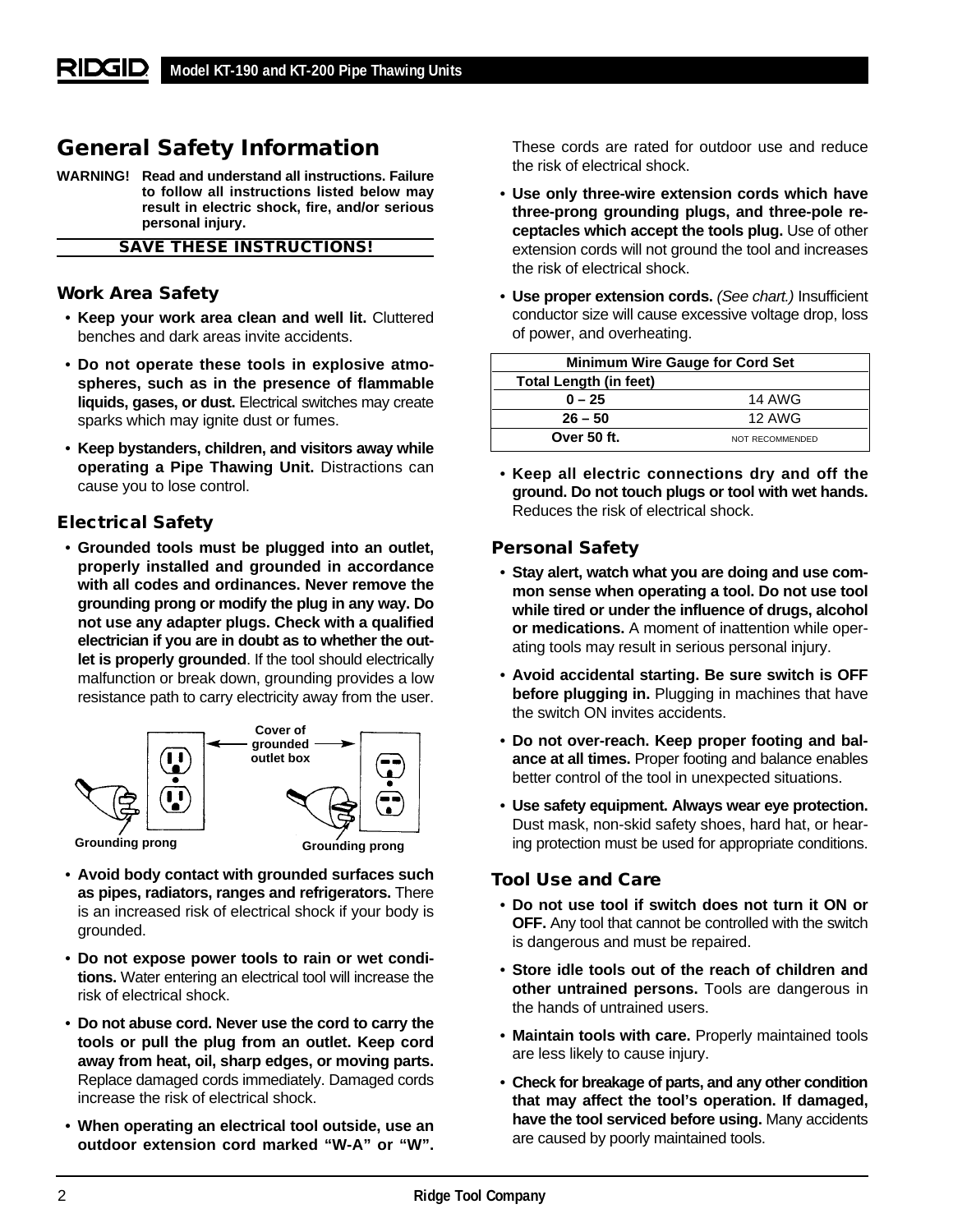- **Use only accessories that are recommended by the manufacturer for your tool.** Accessories that may be suitable for one tool may become hazardous when used on another tool.
- **Inspect tool and extension cords periodically and replace if damaged.** Damaged cords increase the risk of electrical shock.
- **Keep handles dry and clean; free from oil and grease.** Allows for better control of the tool.
- **Disconnect the plug from the power source before making any adjustments, changing accessories, or storing the unit.** These preventative safety measures reduce the risk of accidentally starting the unit.

#### **Service**

- **Tool service must be performed only by qualified repair personnel.** Service or maintenance performed by unqualified repair personnel could result in injury.
- **When servicing a tool, use only identical replacement parts. Follow instructions in the Maintenance Section of this manual.** Use of unauthorized parts or failure to follow maintenance instructions may create a risk of electrical shock or injury.
- **Disconnect all power from the unit before servicing.** Eliminates the risk of electrical shock and accidental starting.

# **Specific Safety Information**

#### **WARNING**

**Read this operator's manual carefully before using the Pipe Thawing Tools. Failure to understand and follow the contents of this manual may result in electrical shock, fire and/or serious personal injury.**

Call the Ridge Tool Company, Technical Service Department at (800) 519-3456 if you have any questions.

## **Tool Safety**

- **Tool is made to thaw frozen iron or copper water pipes. Follow the instructions on proper use.** Other uses may increase the risk of injury.
- **Do not leave the unit unattended while thawing.** Such preventive measures reduce the risk of injury or fire.
- **Do not touch the clamp tips or cable connections.** Reduces the risk of burns.
- **Do not operate unit with housing removed.** Exposure to internal parts may result in injury.
- **Make both pipe connections before plugging in unit.** Prevents electrical arcing between the clamps and the pipe.
- **Use cable and clamps provided with unit.** Incorrect cables may result in overheating of the wires.
- **Keep clamps away from combustible materials or articles that can be damaged by heat.** Clamp tips become hot during use.

# **Description and Specifications:**

## **Description**

The RIDGID Pipe Thawing Machines are easy-to-use, and versatile for thawing  $1/z''$  to 1 $1/z''$  copper or steel/iron pipe up to 150 feet (KT-200). Both the KT-190 and KT-200 use low voltage and high amperage to quickly thaw frozen tap water lines and frozen heating systems.

This method does not require that you know exactly where the frozen section is nor do you have to have direct access to the area. The KT-190 and KT-200 will thaw copper or steel pipe that is underground, beneath the floor or behind walls. Multiple voltage settings on the KT-200 allow for maximum amperage to provide the shortest thawing time. Vinyl coated clamps with 25 foot cables, standard with both units, permit thawing of a 50′ section of pipe. Additional 25′ cable extensions are available for longer runs.

## **Specifications**

#### **Line Capacity:**

Primarily recommended for all indoor copper or steel pipes from 1 /2″ to 11 /2″. Thawing units will not work with plastic pipe or lines containing plastic or rubber couplings.

#### **Thawing Unit:**

|                         | KT-190 | <b>KT-200</b> |
|-------------------------|--------|---------------|
|                         |        |               |
| Output300 Amps 300 Amps |        |               |
| Minimum Reach 15'       |        | 4'            |
| Maximum Reach 75'       |        | 150'          |
| Weight 25 lbs           |        | 29 lbs        |
| Weight 11.4 kgs         |        | 13.2 kgs      |
|                         |        |               |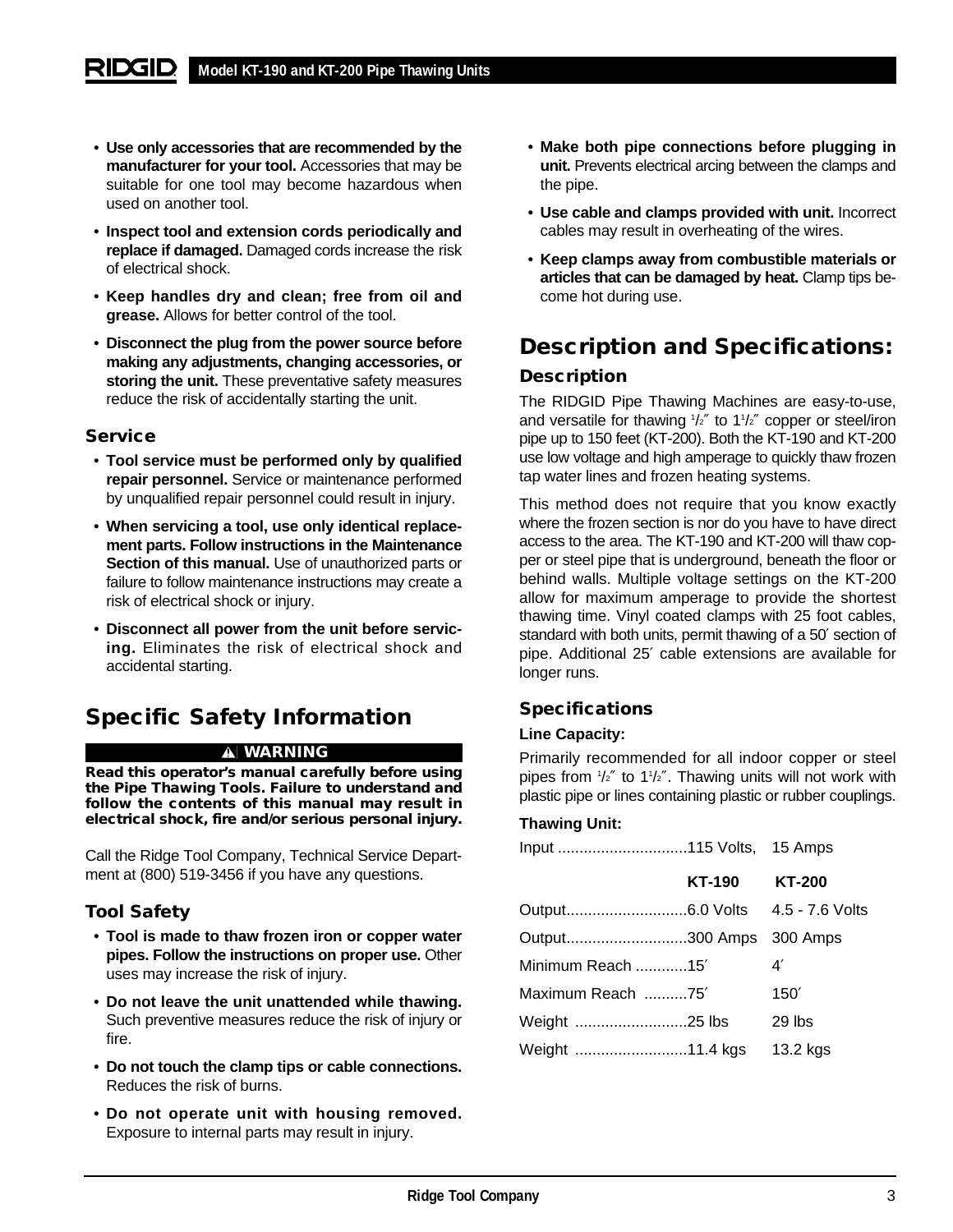#### **Standard Equipment**

#### **Qty. Item**

- 1 ........Thawing Unit, Model KT-190 or KT-200. 115 volts, 15 Amps.
- 2 ........Cables, 25 feet in length, with a vinyl coated spring clamp on one end and a mounting loop on the other.

#### **Accessories**

- Extension Cable, 25 feet, # 1/0 AWG c/w nut & bolt. Catalog No. 62772
- Series Cable, 3 feet, # 1/0 AWG Catalog No. 62812



# **Problem Diagnostics**

## **Main Service Lines**

If there is no running water anywhere in the house, the main service from the curb valve to the house is frozen. The service can be thawed by placing one clamp on a tap water line in the basement and the other on the curb key attached to the curb valve. Make sure there is contact between the curb key and valve. Extension Cables are required if runs exceed 50 feet. Additional thawing units may be required to reduce thawing time. Refer to Special Application Procedure for Series Set-Up.

## **Tap Water Lines**

Locate the frozen line by opening faucets and checking for water flow. The frozen section will normally be in an outside wall or in a crawl space with poor insulation. If one faucet does not have running water and the next faucet does, frozen section is between faucets. Place clamps on either hot or cold water lines, not on faucets.

Refer to **Thawing Tap Water Lines** for procedure.

#### **Figure 1 – KT-200 Pipe Thawing Tool**

## **Cables and Clamps**

25 feet in length with vinyl coated clamp.

|                    | <b>KT-190</b>       | <b>KT-200</b> |
|--------------------|---------------------|---------------|
|                    | Size #2 AWG         | #1/0 AWG      |
|                    | Weight 19 lbs/Pair  | 23 lbs/Pair   |
| $(8.6 \text{ kg})$ | $(10.5 \text{ kg})$ |               |



**Figure 2 – Thawing Main Service Lines**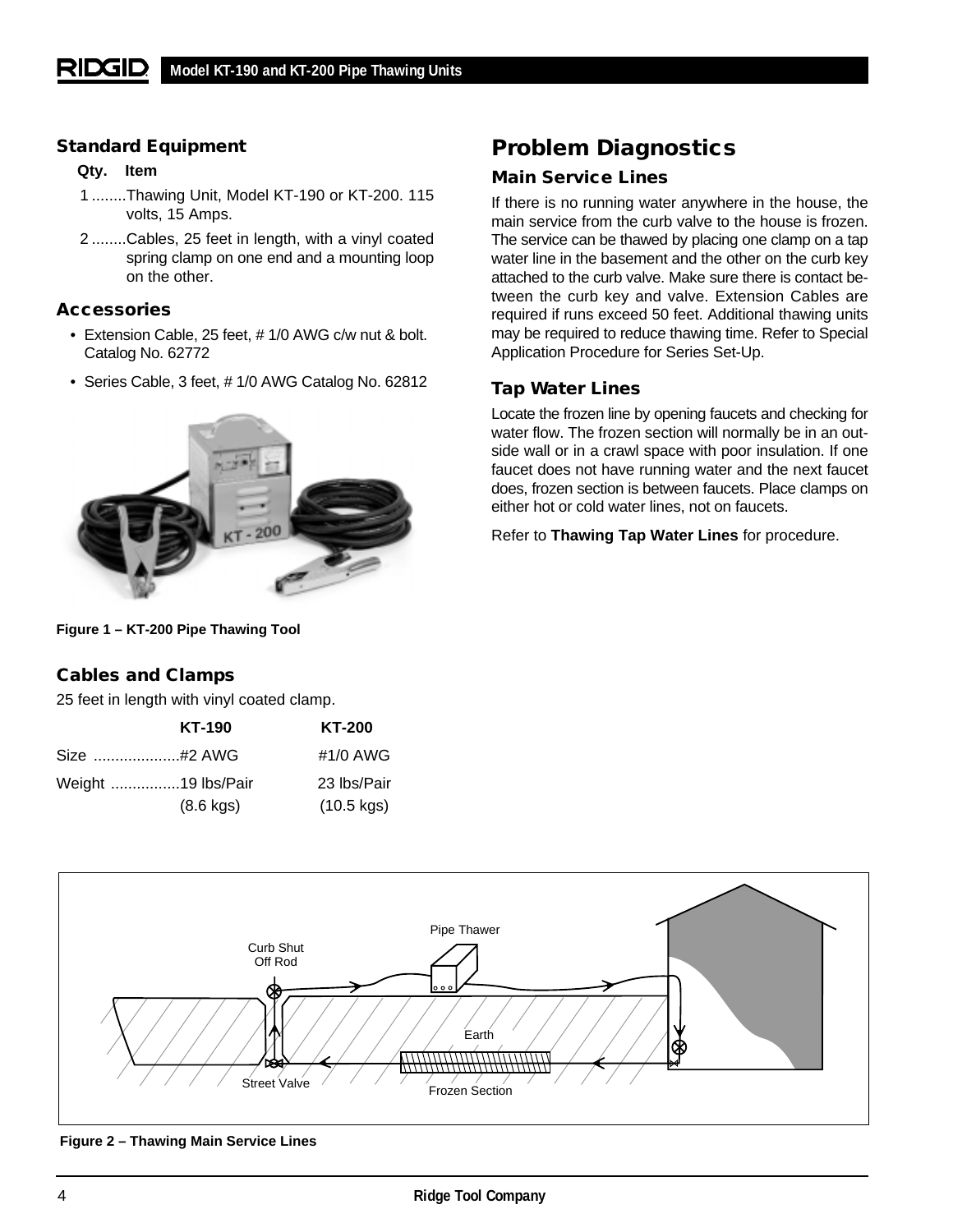# **Tool Assembly**

#### **WARNING**

**To prevent serious injury, proper assembly of the Thawing Tool is required. The following procedures should be followed:**



**Figure 3 – Thawing Tool with Cables Installed**

#### **Installing Cables with Clamps**

- 1. Remove retaining nut from one of the lugs on back of unit.
- 2. Slip looped end of cable onto lug bolt with flat side towards unit.
- 3. Reinstall lug nut and secure tightly.
- 4. Ensure looped end of cable does not contact housing.
- 5. Repeat steps 1 and 2 for remaining lug.
- NOTE! If cable leads are not securely fastened to thawing unit, thawing time may be extended and/or unit may not function properly.

# **Tool Inspection**



**To prevent serious injury, inspect your Pipe Thawing Tool. The following procedures should be followed.**

- 1. Make sure Pipe Thawing Tool is unplugged and the control switches are in the OFF position.
- 2. Inspect the power cord and plug for damage. If the plug has been modified, is missing the grounding prong or if the cord is damaged, do not use the Thawing Tool until the cord has been replaced.
- 3. Inspect the cables and clamps for damage. Be sure

cable leads are securely fastened to thawing unit. If cable or clamps are damaged, do not use the Thawing Tool until they are replaced. Only use cable and clamps provided with the unit.

- 4. Clean any oil, grease or dirt from handles, controls and clamps.
- 5. Inspect the Thawing Tool for any broken or missing parts as well as damage to the metal enclosure. If any of these conditions are present, do not use the Thawing Tool until any problem has been repaired.

# **Tool Set-Up**

**WARNING**



**To prevent serious injury, proper set-up of the tool and work area is required. The following procedures should be followed to set-up the Pipe Thawing Tool.**

- 1. Check work area for:
	- Adequate lighting
	- 15 Amp grounded electrical outlet
	- Clear path to the electrical outlet that does not contain any sources of heat or oil, sharp edges or moving parts that may damage electrical cord.
	- Dry place for tool and operator. Do not use the tool while standing in water.
	- Flammable liquids, vapors or dust that may ignite.
- 2. Position KT-190 or KT-200 Pipe Thawer near the area suspected of having a frozen section of pipe.
- 3. Make sure unit is unplugged and turned OFF. (Switch on KT-190 is in the down (OFF) position. Center switch on KT-200 is in the middle (OFF) position).
- 4. Uncoil both cables completely and insure they are not overlapping or in contact.
- 5. Follow instructions on proper placement of clamps.

Making pipe connections before plug-**WARNING**ging in unit prevents arcing between clamp and pipe.

NOTE! Whenever making connections, clean pipe of paint, scale rust, etc. to ensure good amperage flow from the clamps to the pipe. Poor connections will cause the clamps to get much hotter than normal.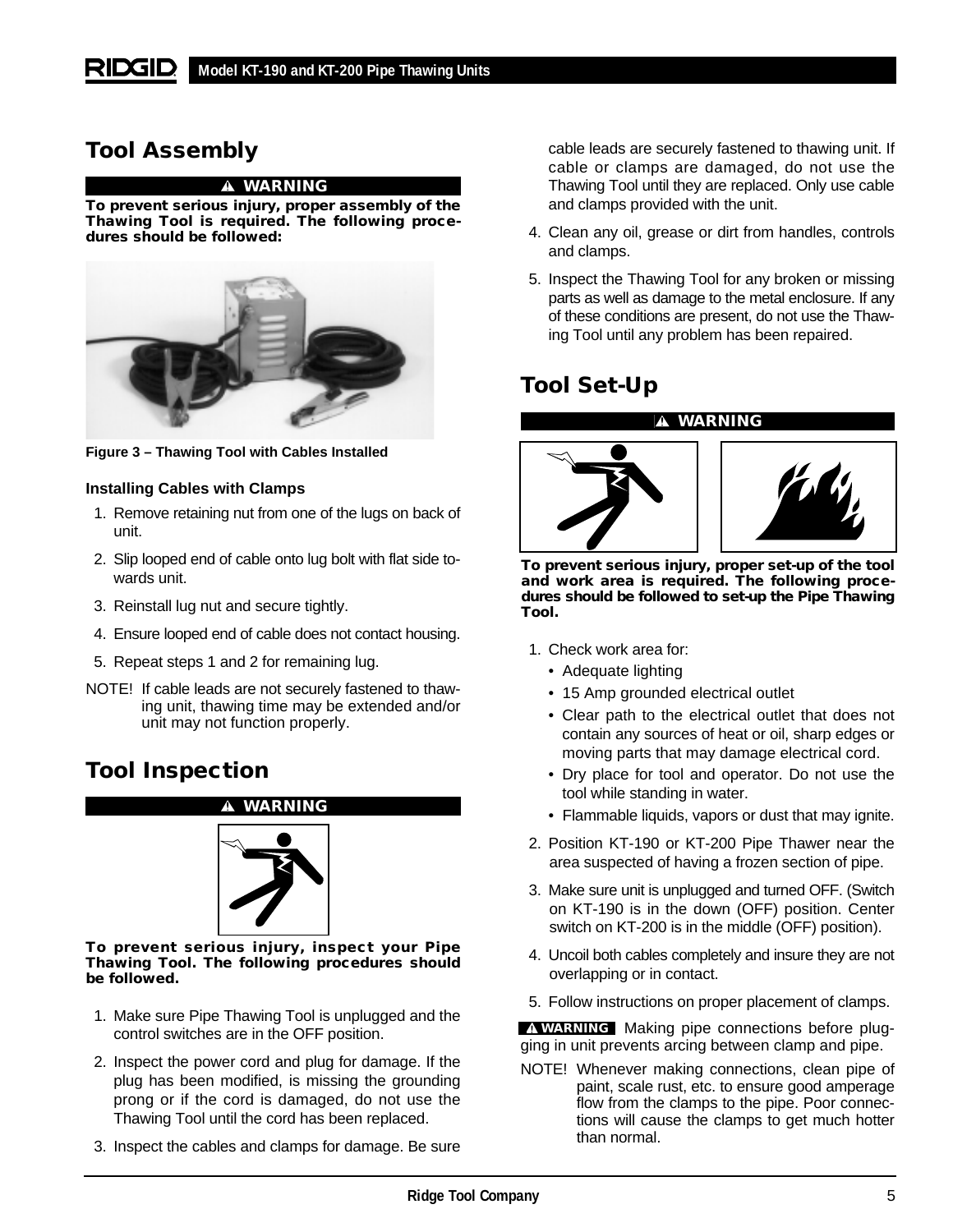6. When plugging the Pipe Thawing Tool into the electrical outlet, making sure to position the power cord along the clear path selected earlier. If the power cord does not reach the outlet, use an extension cord in good condition.

**WARNING** To avoid electric shock and electrical fires, never use an extension cord that is damaged or does not meet the following requirements:

- The cord has a three-prong plug similar to shown in Electrical Safety section.
- The cord is rated as "W" or "W-A" if being used outdoors.
- The cord has sufficient wire thickness (14 AWG below 25′/12 AWG 25′ - 50′). If the wire thickness is too small, the cord may overheat, melting the cord's insulation or causing nearby objects to ignite.

**WARNING** To reduce risk of electrical shock, keep all electrical connections dry and off the ground. Do not touch plug with wet hands.

# **Operating Instructions**



**To reduce risk of electrical shock, keep all electrical connections dry and off the ground. Do not touch plug with wet hands.**

**Be very careful when thawing frozen pipes. Clamp tips and cable connections become hot during use. Avoid contact with skin as burns can result.**

**Keep clamps away from combustible materials or articles that can be damaged by heat.**

**Do not leave the unit unattended while thawing.**

## **Thawing Tap Water Lines**

- NOTE! It is recommended that there be standard water pressure on one side of the frozen section of pipe and an open faucet on the other side of the frozen section (Figure 4). As the pipe warms to above freezing point, the water, with pressure behind it, will seep along the inside walls melting and flushing the remaining ice out of the faucet.
- 1. Make sure unit is unplugged and turned OFF and cables are completely uncoiled.
- 2. Place one clamp on each side of the frozen section of pipe. Open the faucet where no water flows.

**WARNING** Making pipe connections before plugging in unit prevents arcing between clamps and pipe.

- 3. Plug unit into a grounded 15 amp outlet making sure to position the power cord along the clear path selected earlier.
- 4. Move switch to ON (up position on KT-190. Center switch down to low position, left switch to A on KT-200).
- 5. If current is below 15 amps on KT-200, switch to B. If current is still below 15 amps, switch to high position on center switch and right switch up to C.
- 6. Continue until 15 amps is reached but not exceeded, D switch setting is used with long runs.

Thawing time may vary from a few seconds to several hours depending on length and diameter of pipe being thawed. If time seems unreasonable, check clamps for proper placement.



**Figure 4 – Thawing Tap Water Lines**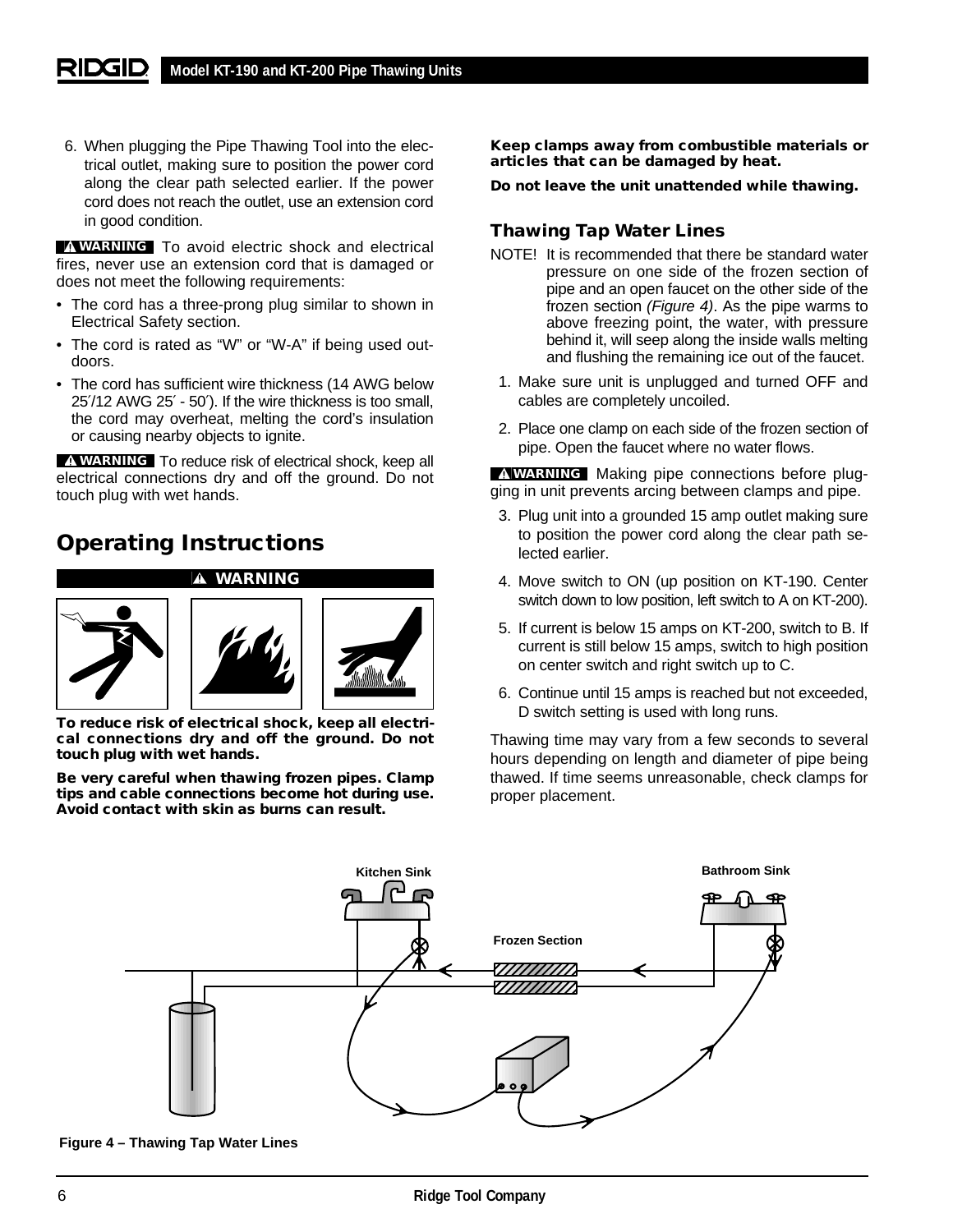NOTE! This tool is equipped with a thermal overload for added safety. If thawing for long periods of time at maximum current, the unit may shut down automatically. Unit will resume operations automatically after approximately 3 minutes.

#### **Tool Removal**

- 1. When water lines have thawed, turn switch to the OFF position and unplug power cord from the electrical outlet.
- 2. Remove clamps from the pipe.
- **WARNING** Clamp tips are hot and can cause burns.
- 3. Allow clamps to cool before coiling cables and placing the unit in storage. While the clamps are hot, keep them away from combustible materials or articles that can be damaged by heat.

#### **Thawing Frozen Hydronic Systems**

NOTE! Hydronic systems are harder to thaw due to the lower pressure produced by the circulating pump and the greater lengths of pipe required in a single or multi-zone system.

NOTE! The electrical output current of both the KT-190 and KT-200 can take two paths. The shortest distance between the clamps, or the long path around the pipe loop. Therefore, in some systems it is required to break the pipe to eliminate the short path (Figure 7).

#### **Single Zone System**

- 1. Circulating pump must be operating.
- 2. Make sure unit is unplugged and OFF and cables are completely uncoiled.
- 3. Place one clamp near the furnace and the second clamp next to a radiator.

**WARNING** Making pipe connections before plugging in unit prevents arcing between clamps and pipe.

- 4. Plug unit into a grounded 15 amp outlet, making sure to position the power cord along the clear path selected earlier.
- 5. Position switch to ON. (Up position on KT-190. Center switch down to low and left switch to lower A position on KT-200).



**Figure 5 – Single Zone System**



**Figure 6 – Single Zone System**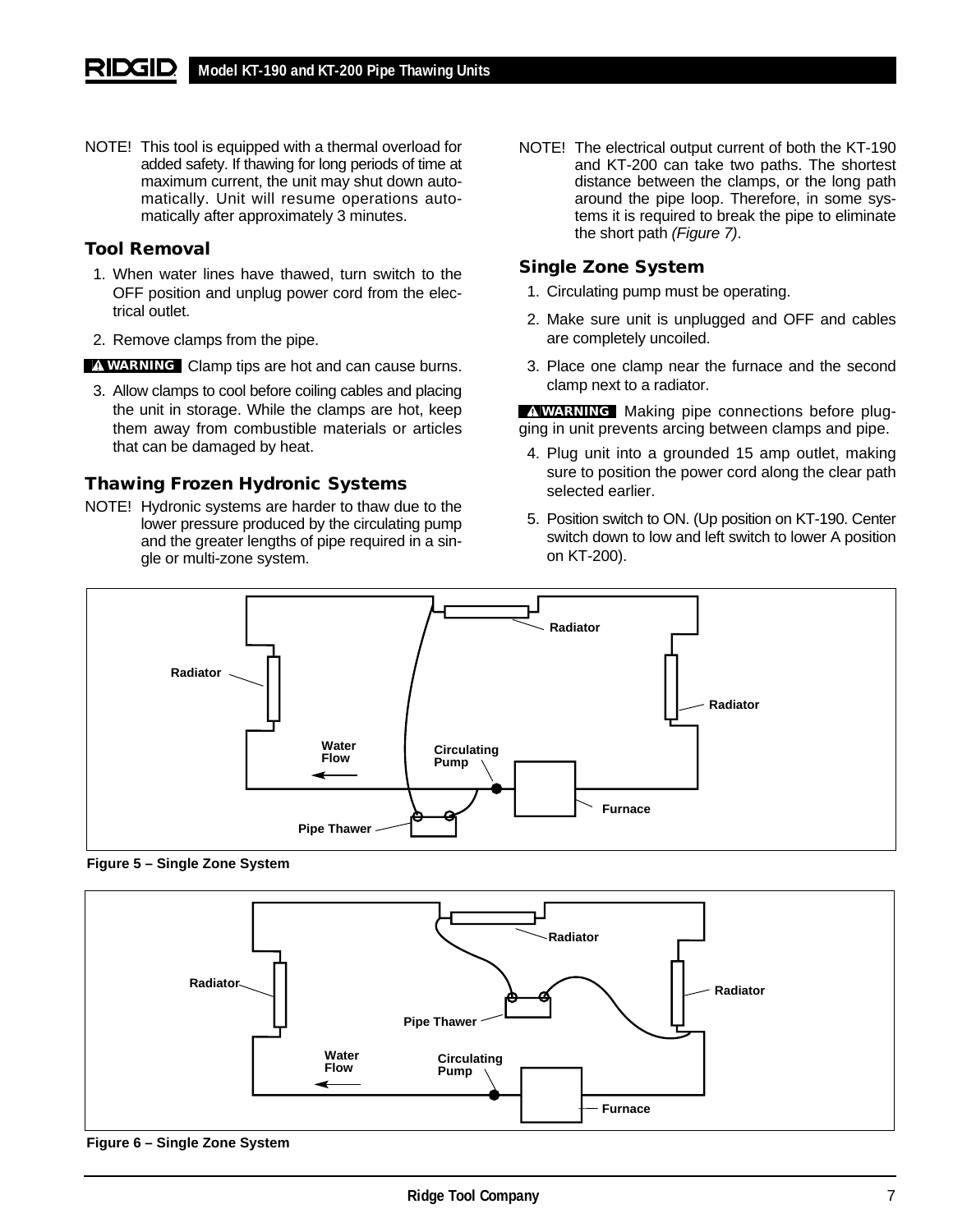- 6. If current is below 15 amps on KT-200, switch to B. If current is still below 15 amps, switch to high position on center switch and right switch up to C.
- 7. Continue until 15 amps is reached but not exceeded; D switch setting is used with long runs.

### **Multi-Zone System**

If you are dealing with multi-zones it will be necessary to break the electric current flow to specific zones.

- 1. Make sure unit is unplugged and switch is in the OFF position and cables are completely uncoiled.
- 2. Place the pipe clamps several feet apart.

Making pipe connections before plug-**WARNING** ging in unit prevents arcing between clamp and pipe.

- 3. Maintain a minimum of 15 feet between clamps when using the KT-190, 4 feet for KT-200, to prevent excessive amp draw.
- 4. Plug unit into a grounded 15 amp outlet making sure to position the power cord along the clear path selected earlier.
- 5. Move switch to ON (Up position on KT-190. Center switch to low and left switch down to A on KT-200.) If current draw is below 15 amps, select switch B, C, or D to maximize amp draw and reduce thaw time. (Do not exceed 15 amps)
- NOTE! If the heat is not restored to piping in 10 minutes, change the location of the clamps to heat a different section of the system. If the above steps have been tried without success, the entire zone is frozen and will need to be thawed by following the Isolating Multi-Zone Steps.

#### **Isolating Multi-Zone Systems**

- 1. Break and cap pipe at point B. This prevents current flow through the second zone and allows for 100% of the current to be used in Zone #1. Do not let pipe ends contact one another.
- 2. Break the pipe at Point A and place pipe clamps as shown in Figure 7. This forces the current to flow through Zone #1. Use a container to collect the water.
- 3. Once Zone #1 is thawed, turn the unit and circulating pump OFF. If Zone #2 is frozen, cap the pipe at Point A Remove the cap from Point B and place a container at Point B to collect the water.
- 4. Place the clamps of the opposites sides of the break at Point B. Once Zone #2 is thawed, turn circulating pump and thawing unit OFF.
- 5. Reconnect all pipes and check both Zone #1 and #2 for heat.

# **Special Applications Procedure**

#### **Increasing Thawing Capacity on KT-200 Only**

**WARNING** Failure to follow the procedures below for parallel and series operation of the thawing units can result in electrical shock or damage to the equipment.

#### **Series Operation**

Units arranged in series work best for long pipe lengths.

- 1. Position units near the frozen section of pipe and next to one another such that cable lugs are toward pipe.
- 2. Make sure the units are unplugged and center switch is in the OFF position.



**Figure 7 – Multi Zoned System**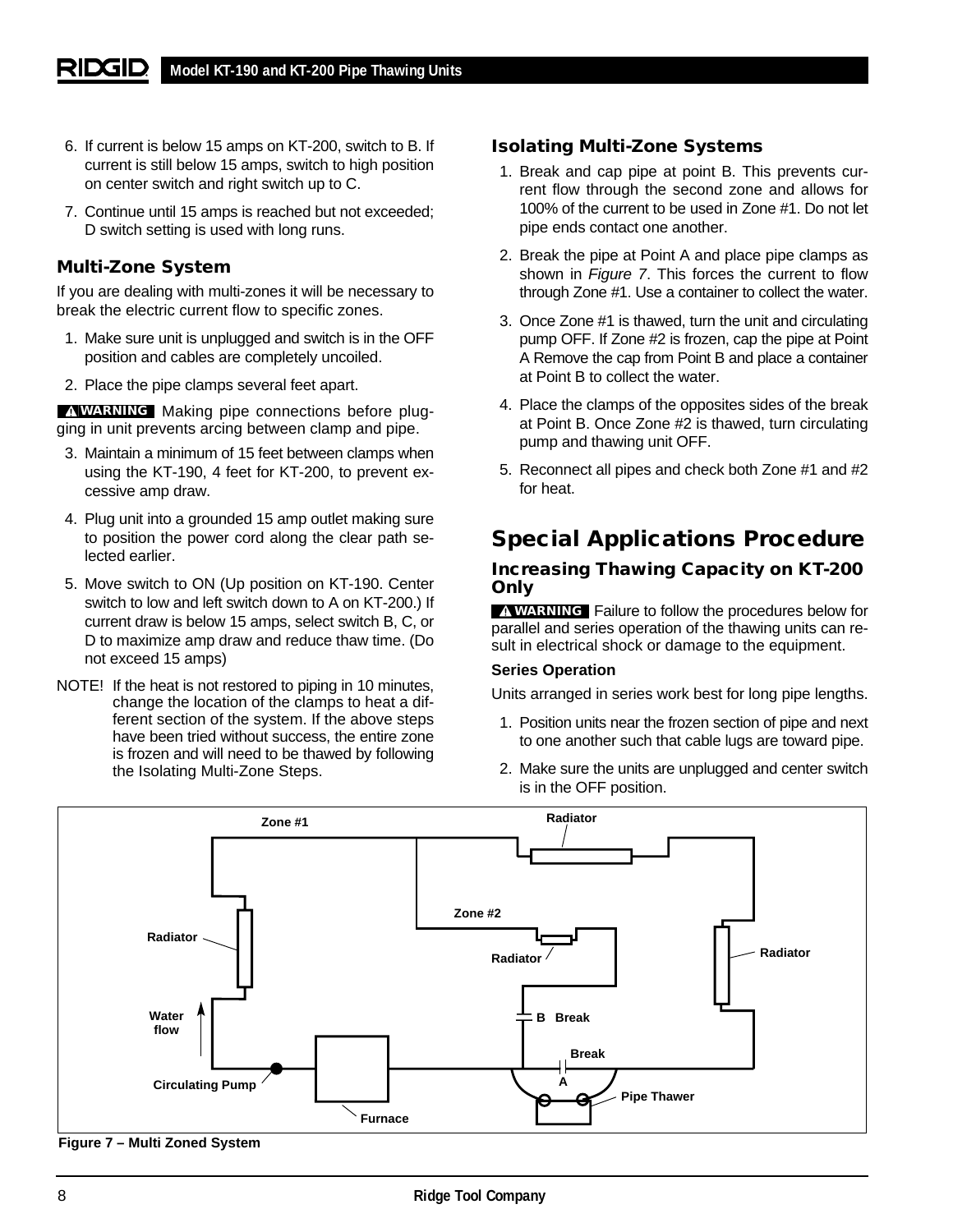- 3. Connect one end of the pigtail (Ridge Catalog #62812) on the right lug of the left unit, and the other end on the left lug of the right unit.
- 4. Attach pipe thawing leads to remaining lugs.
- 5. Place one clamp on either side of the frozen section of pipe.

Making pipe connections before plug-**WARNING** ging in unit prevents arcing between clamps and pipe.

6. Plug the units into outlets that are NOT on the same circuit. (Protected by separate fuses).

**WARNING** Both thawing units must be plugged into electrical outlets before switching unit ON. Failure to follow the procedure can result in electrical shock.

- 7. With two units connected in series, seven power settings are available with the KT-200 by using the switches on both units. The combinations are AA, AB, BB, BC, CC, CD, DD.
- NOTE! A circuit will not be completed until the switch of both units is in the ON position.



**Figure 8 – Series Set-Up**

#### **Parallel Operation**

Units arranged in parallel work best for larger pipes diameters.



**Figure 9 – Parallel Set-Up**

1. Position units near frozen section of pipe.

- 2. Make sure units are unplugged and switches are in the OFF position and cables are completely uncoiled.
- 3. Attach cables and clamps to lugs.
- 4. Place clamps on either side of the frozen section of pipe.

Making pipe connections before plug-**WARNING** ging in unit prevents arcing between clamp and pipe.

5. Plug units into outlets that are NOT on the same circuit. (protected by different fuses).

**WARNING** Both thawing units must be plugged into electrical outlets before switching unit ON. Failure to follow the procedure can result in electrical shock.

- 6. The power settings available are AA, BB, CC, and DD with the KT-200.
- NOTE! With both units on the same setting both KT-200 amp. meters should read approximately the same. If this does not occur, turn both units OFF and exchange the cables on one unit. The correct polarity is achieved by the cable hook-up that produces the lowest amp. meter reading.
- IMPORTANT: Failure to follow above set-up will result in most current flowing through the adjacent clamps and not the pipe.

## **Maintenance Instructions**

#### **WARNING**

**Make sure unit is unplugged from power source before performing maintenance or repairs.**

#### **Tool Maintenance**

- 1. Replace damaged, frayed, broken or worn cables.
- 2. Periodically clean lugs with steel wool and emery cloth.
- 3. Replace damaged, frayed, broken or worn cords.
- 4. Keep clamps dry and clean.

## **Tool Storage**

Electrical equipment must be kept indoors **WARNING** or well covered in rainy weather. Store the tool in a locked area that is out of reach of children and people unfamiliar with Pipe Thawing tools. This tool can cause serious injury in the hands of untrained users.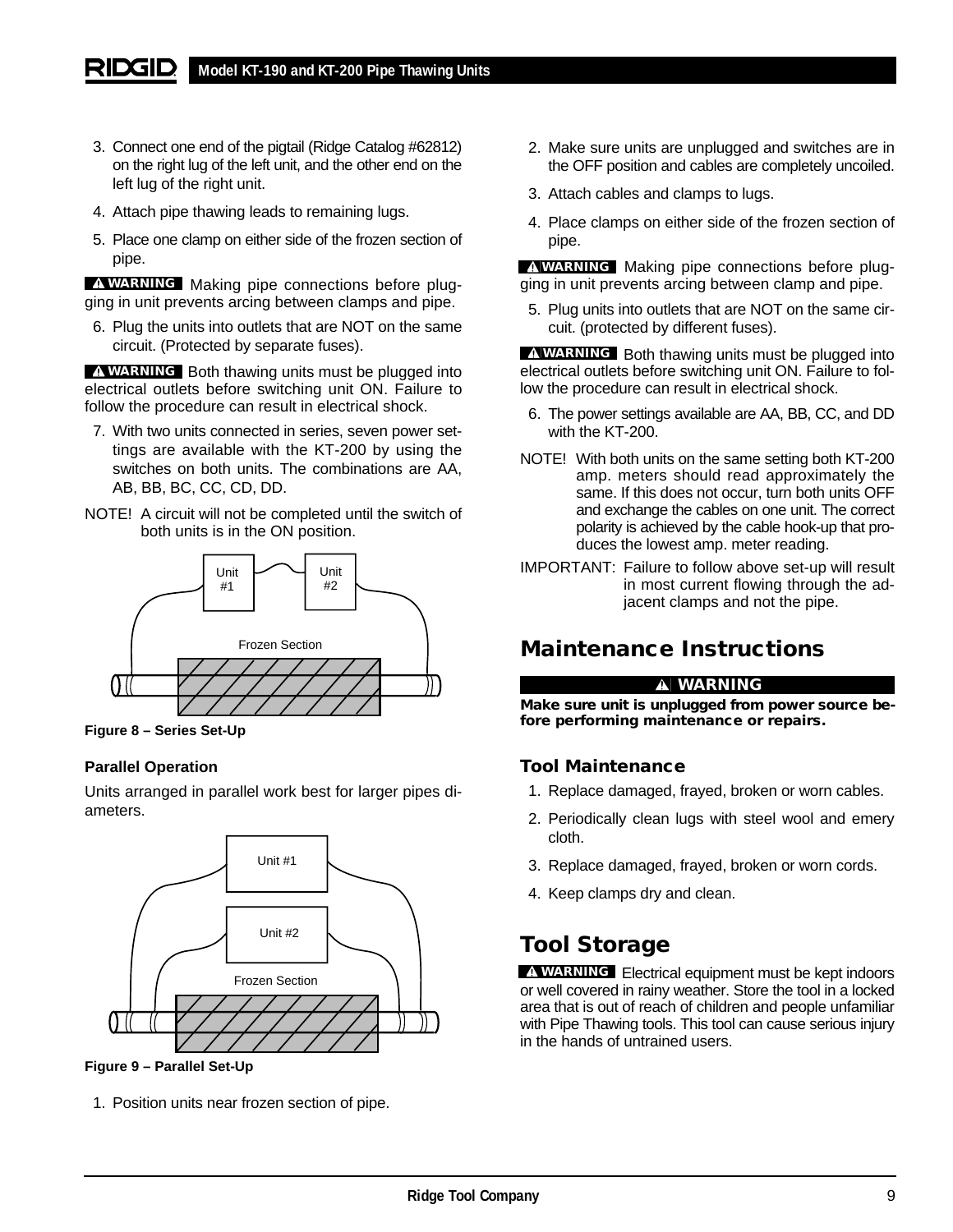## **Service and Repair**



Service and repair work on this tool must be performed by qualified repair personnel. Thawing unit should be taken to a RIDGID Independent Authorized Service Center or returned to the factory. All repairs made by Ridge service facilities are warranted against defects in material and workmanship.

When servicing this tool, only identical replacement parts should be used. Failure to follow these instructions may create a risk of electrical shock or other serious injury.

If you have any questions regarding the service or repair of this machine, call or write to:

> Ridge Tool Company Technical Service Department 400 Clark Street Elyria, Ohio 44035-6001 Tel: (800) 519-3456 E-mail: TechServices@ridgid.com

For name and address of your nearest Independent Authorized Service Center, contact the Ridge Tool Company at (800) 519-3456 or http://www.ridgid.com

# **Electrical Schematics**



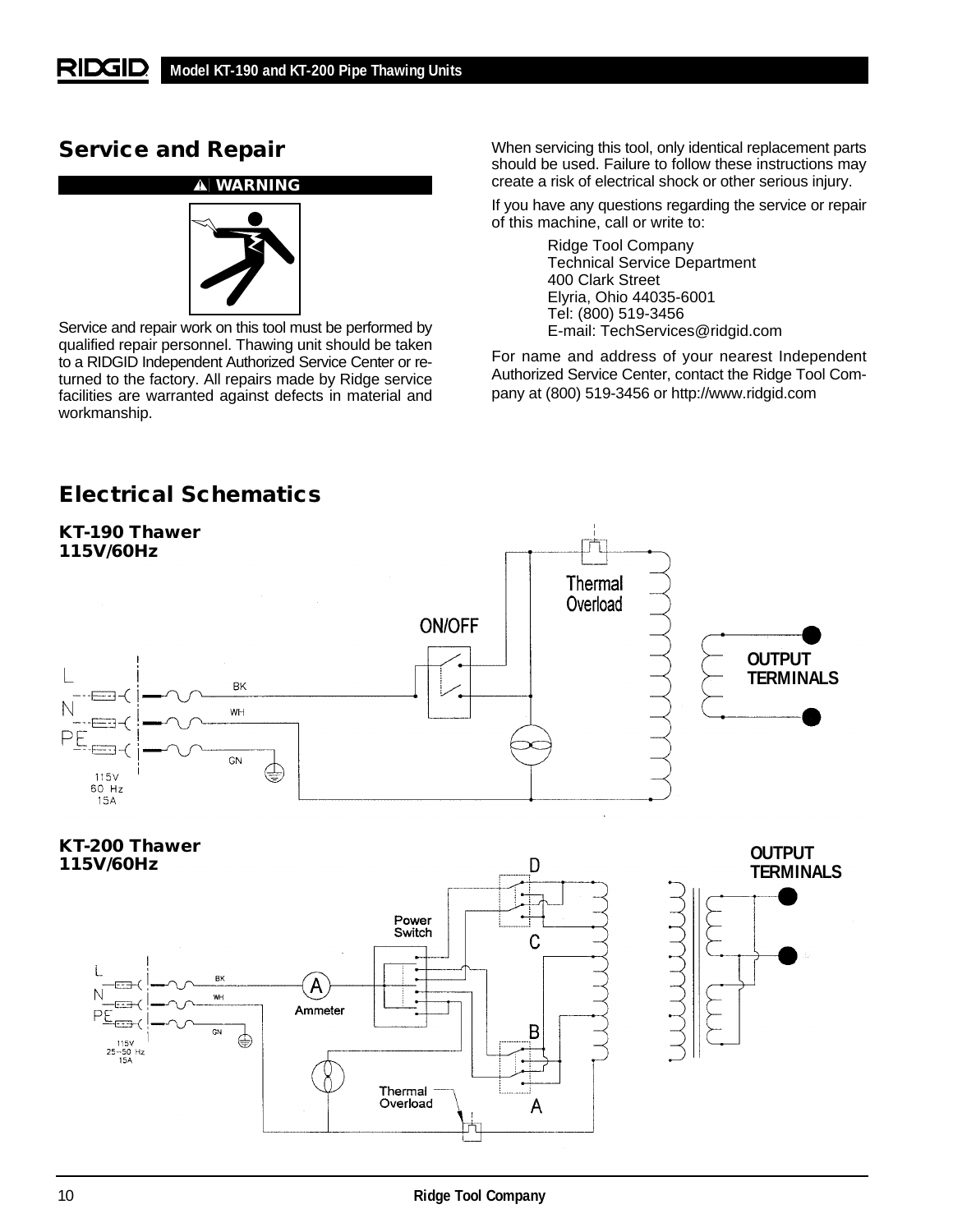

# **Descongeladoras de tuberías KT-190 y KT-200**



## **Limpiadoras de desagües K-60SP**

A continuación apunte y retenga el número de serie de la máquina, que se encuentra en su placa de características.

No. de serie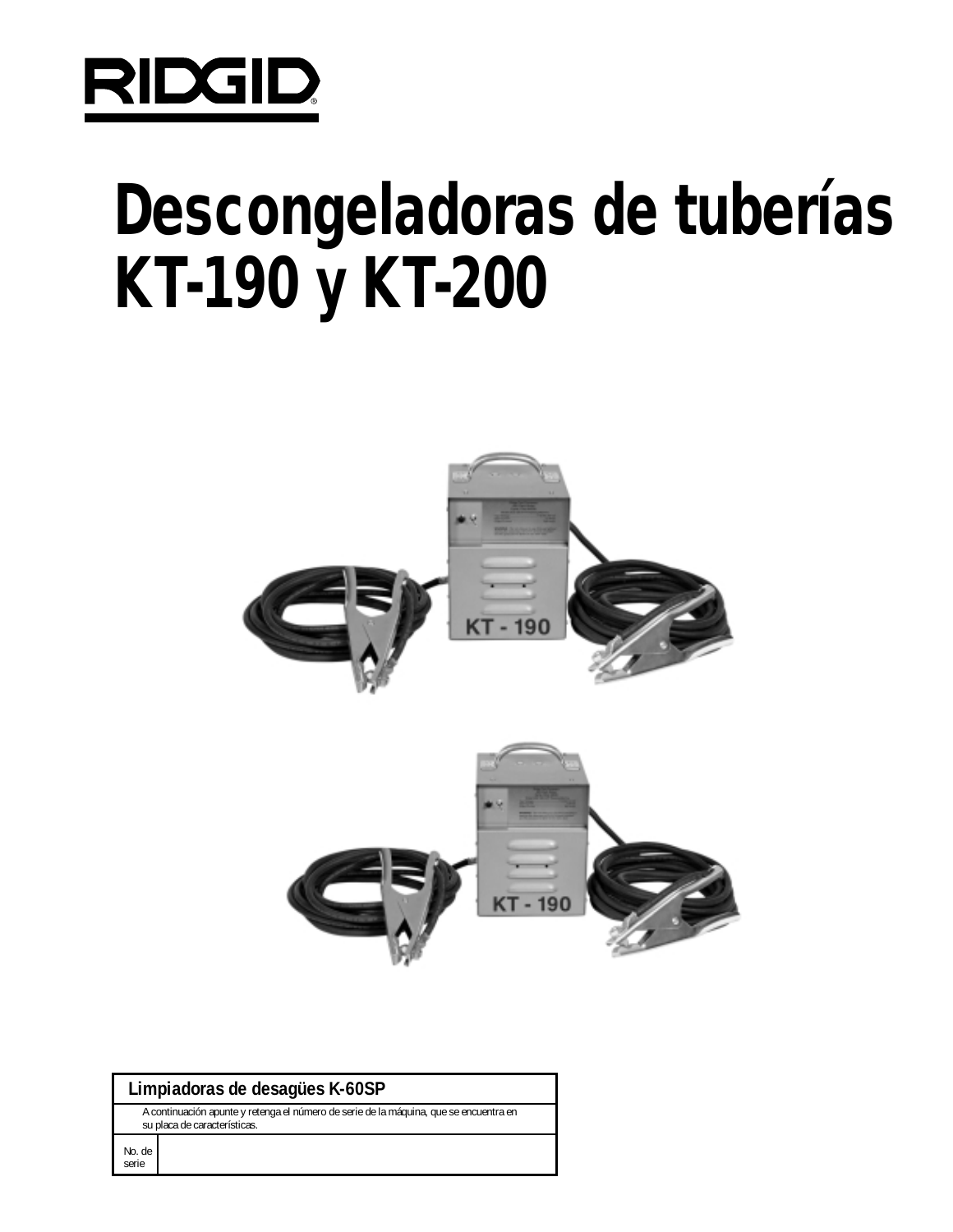# Índice

| Información general de seguridad       |  |
|----------------------------------------|--|
|                                        |  |
|                                        |  |
|                                        |  |
| Información específica de seguridad    |  |
| Descripción y especificaciones         |  |
|                                        |  |
|                                        |  |
|                                        |  |
|                                        |  |
| Diagnóstico de problemas               |  |
|                                        |  |
|                                        |  |
|                                        |  |
|                                        |  |
|                                        |  |
| Instrucciones de funcionamiento        |  |
|                                        |  |
|                                        |  |
|                                        |  |
|                                        |  |
|                                        |  |
|                                        |  |
| Procedimientos para métodos especiales |  |
|                                        |  |
|                                        |  |
|                                        |  |
|                                        |  |
|                                        |  |
|                                        |  |
|                                        |  |
|                                        |  |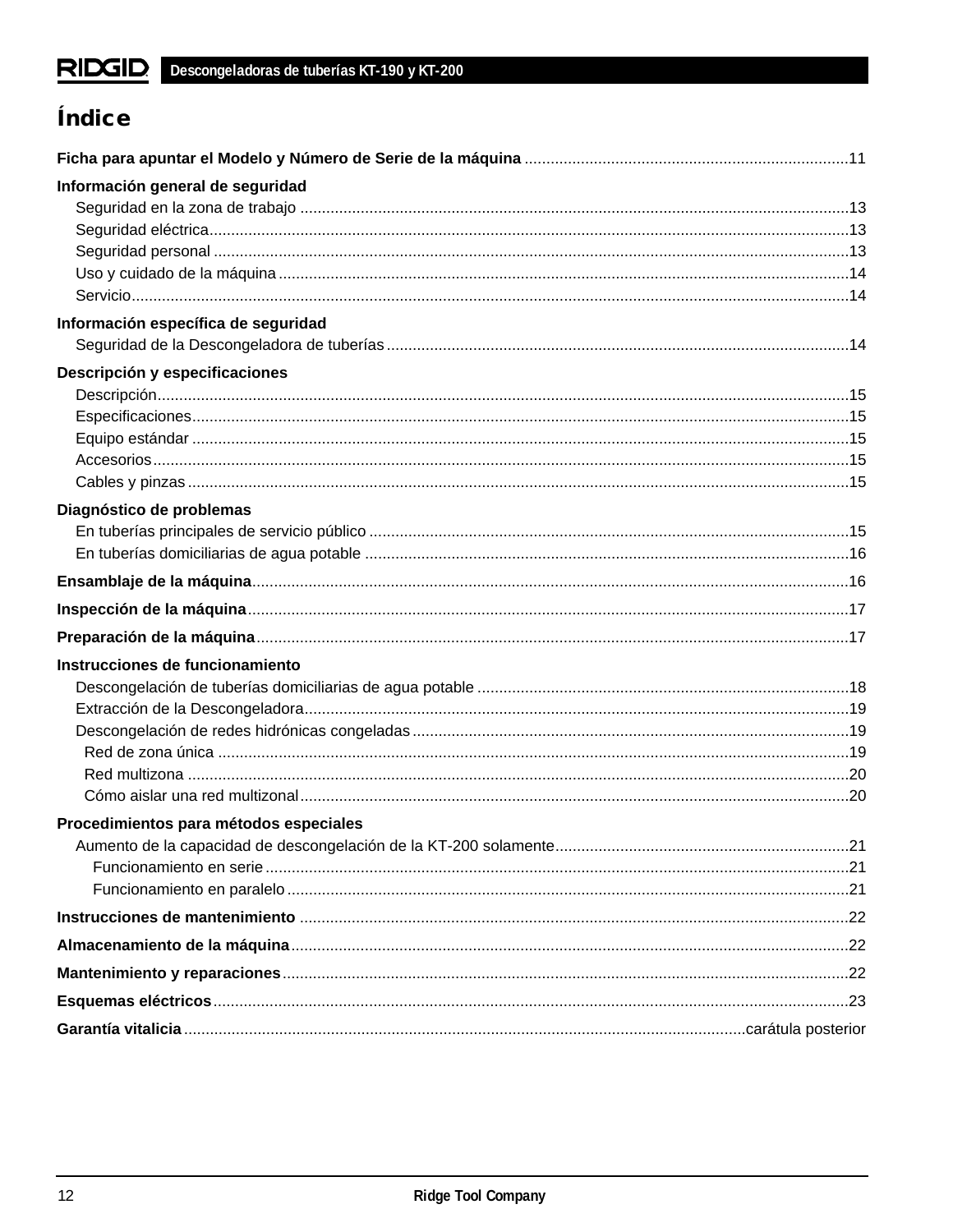# **Información general de seguridad**

**¡ADVERTENCIA! Lea y comprenda todas las instrucciones. Pueden ocurrir golpes eléctricos, incendios y/o lesiones corporales graves si no se siguen todas las instrucciones detalladas a continuación.**

#### **¡GUARDE ESTAS INSTRUCCIONES!**

#### **Seguridad en la zona de trabajo**

- **Mantenga su área de trabajo limpia y bien alumbrada.** Los bancos de trabajo desordenados y las zonas oscuras provocan accidentes.
- **No haga funcionar estos aparatos eléctricos en ambientes explosivos, como por ejemplo, en la presencia de líquidos, gases o polvos inflamables.** Estos aparatos generan chispas que pueden encender el polvo o los gases.
- **Al hacer funcionar una Descongeladora de tuberías, mantenga apartados a los espectadores, niños y visitantes.** Las distracciones pueden hacerlo perder el control del aparato.

#### **Seguridad eléctrica**

• **Las máquinas provistas de conexión a tierra deben ser enchufadas a un tomacorriente debidamente instalado y conectado a tierra de acuerdo con todos los códigos y reglamentos. Jamás extraiga del enchufe del aparato la tercera clavija que conduce a tierra ni lo modifique de manera alguna. No use ningún tipo de enchufe adaptador. Consulte con un electricista calificado si no puede determinar acaso el tomacorriente está debidamente conectado a tierra.** En la eventualidad de que el aparato sufra una avería eléctrica o de otro tipo, la conexión a tierra proporciona una vía de baja resistencia para conducir la electricidad lejos del operario.



- **Evite que su cuerpo haga contacto con superficies conectadas a tierra tales como radiadores, tuberías, cocinas o refrigeradores.** Si su cuerpo queda conectado a tierra, aumenta el riesgo de que sufra un choque eléctrico.
- **No exponga las máquinas eléctricas a la lluvia o a condiciones mojadas.** Si agua penetra en una

máquina eléctrica, aumenta el riesgo de que se produzca un choque eléctrico.

- **No maltrate el cordón. Nunca use el cordón para sacar el enchufe del tomacorriente. Mantenga el cordón lejos de fuentes de calor, aceite, bordes cortantes o piezas movibles.** Recambie los cordones dañados de inmediato. Los cordones en mal estado aumentan los riesgos de que se produzca un choque eléctrico.
- **Al hacer funcionar un aparato eléctrico a la intemperie, emplee un cordón de extensión fabricado para uso exterior y rotulado "W-A" o "W".** Estos cordones han sido diseñados para su empleo al aire libre y reducen el riesgo de que se produzca un choque eléctrico.
- **Sólo use un cordón de extensión de tres alambres equipado con un enchufe de tres clavijas para conexión a tierra, y un tomacorriente tripolar que acoja a las tres clavijas del enchufe del aparato.** Otros alargadores no conectarán el aparato a tierra y aumentarán el riesgo de que se produzca un choque eléctrico.
- **Use cordones de extensión apropiados.** (Vea la tabla). Una dimensión insuficiente del conductor causará una caída excesiva del voltaje, pérdida de potencia y el recalentamiento del aparato.

| Dimensión mínima de alambre para cordones de extensión |                  |
|--------------------------------------------------------|------------------|
| Longitud total (en pies)                               |                  |
| $0 - 25$                                               | 14 AWG           |
| $26 - 50$                                              | <b>12 AWG</b>    |
| Sobre 50 pies                                          | NO SE RECOMIENDA |

• **Mantenga todas las conexiones eléctricas secas y levantadas del suelo. No toque el aparato o el enchufe con las manos mojadas.** De esta manera se evita un choque eléctrico.

## **Seguridad personal**

- **Manténgase alerta, preste atención a lo que está haciendo y use sentido común cuando trabaje con un aparato a motor. No la use si está cansado o se encuentra bajo la influencia de drogas, alcohol o medicamentos.** Sólo un breve descuido mientras hace funcionar una máquina motorizada puede resultar en lesiones personales graves.
- **Evite echar a andar el aparato sin querer. Antes de enchufarlo, asegure que su interruptor se encuentre en la posición OFF (apagado).** Se producen accidentes cuando se enchufan aparatos que tienen su interruptor en la posición de encendido (ON).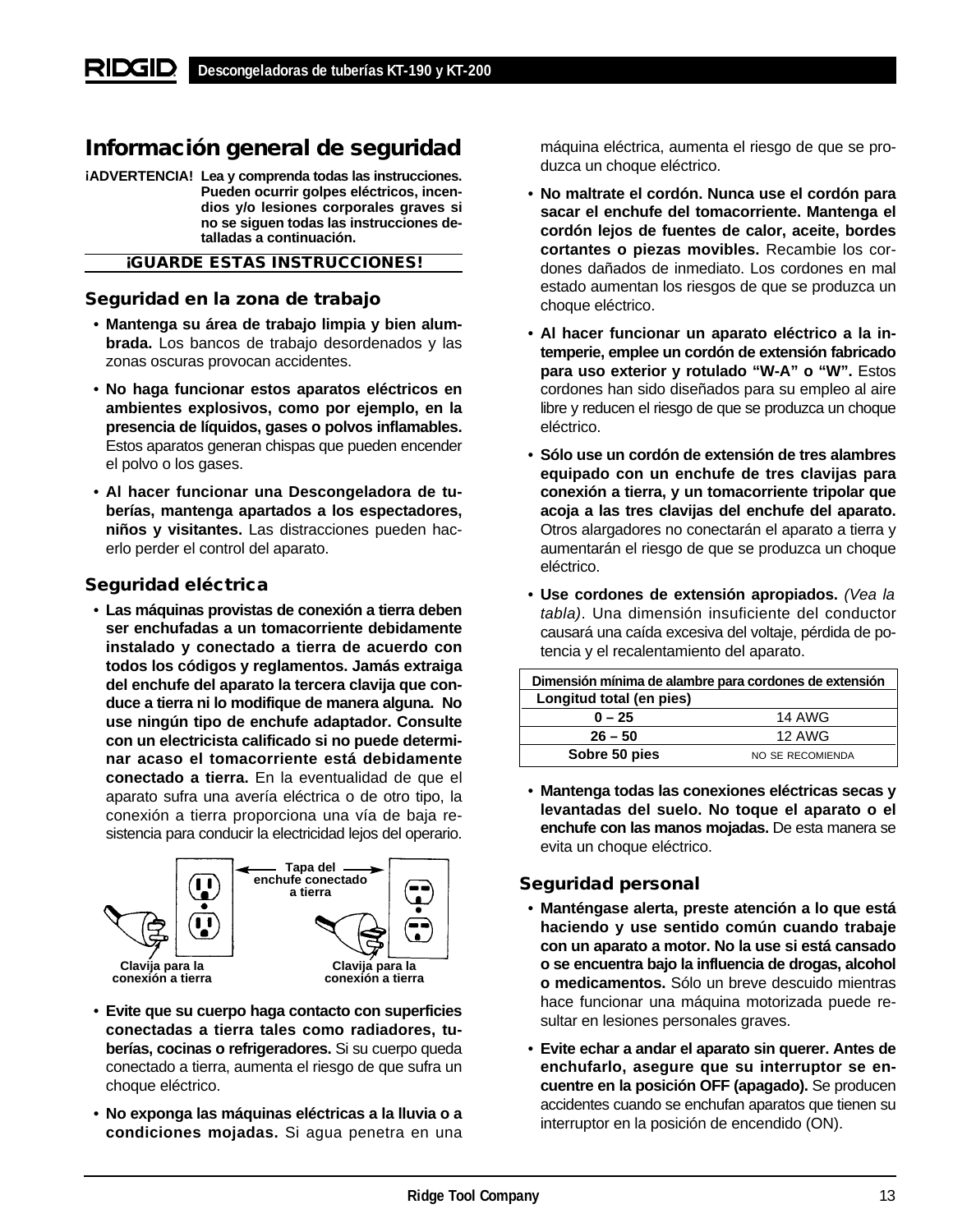- **No trate de extender su cuerpo para alcanzar algo. Mantenga sus pies firmes en tierra y un buen equilibrio en todo momento.** Al mantener el equilibrio y los pies firmes, tendrá mejor control sobre el aparato en situaciones inesperadas.
- **Use equipo de seguridad. Siempre lleve protección para los ojos.** Cuando las condiciones lo requieran, debe usar mascarilla para el polvo, calzado de seguridad antideslizante, casco duro o protección para los oídos.

#### **Uso y cuidado de la máquina**

- **Si el interruptor de la máquina no la enciende o apaga, no la use.** Cualquier aparato que no pueda ser controlado mediante su interruptor es peligroso y debe ser reparado.
- **Almacene las máquinas que no estén en uso fuera del alcance de los niños y de otras personas sin entrenamiento.** Las máquinas son peligrosas en las manos de usuarios no capacitados.
- **Efectúele cuidadoso mantenimiento a su aparato.** Es menos probable que un aparato bien mantenido lo lesione.
- **Verifique si hay piezas quebradas y si existe cualquiera otra condición que pueda afectar el funcionamiento del aparato. En el caso de estar dañado, antes de usar el aparato, hágalo componer.** Numerosos accidentes son causados por aparatos que no han recibido un mantenimiento adecuado.
- **Emplee únicamente los accesorios recomendados por el fabricante de su máquina.** Los accesorios que son los adecuados para una máquina pueden ser peligrosos acoplados a otro aparato.
- **Revise la máquina y los cordones de extensión periódicamente. Cámbielos si están dañados.** Los cordones en mal estado aumentan el riesgo de que se produzca un choque eléctrico.
- **Mantenga los mangos limpios y secos, libres de aceite y grasa.** Esto permite un mejor control del aparato.
- **Desenchufe el aparato de todas sus fuentes de suministro antes de hacerle cualquier ajuste, de cambiarle accesorios o de almacenarlo.** Esta medida preventiva evita los choques eléctricos y la puesta en marcha involuntaria del aparato.

#### **Servicio**

• **El aparato sólo debe ser reparado por técnicos de reparación calificados.** El mantenimiento o reparaciones practicados por personal no calificado puede ocasionar lesiones.

- **Cuando se le hagan mantenimiento o reparaciones al aparato, deben usarse únicamente repuestos o piezas de recambio idénticas. Siga las instrucciones en la sección de Mantenimiento en este manual.** Pueden producirse choques eléctricos o lesiones si no se emplean piezas y partes autorizadas o si no se siguen las instrucciones de mantenimiento.
- **Desconecte el aparato de toda fuente de suministro antes de efectuarle mantenimiento.** Así se evitan los choques eléctricos y que el aparato se ponga en marcha sin querer.

## **Información específica de seguridad**

#### **ADVERTENCIA**

**Lea este Manual del Operario detenidamente antes de poner en funcionamiento una de estas Descongeladoras. Si no se siguen o no se comprenden las instrucciones de este manual, es posible que ocurran choques eléctricos, incendios y/o lesiones personales graves.**

Si tiene cualquier pregunta, llame al Departamento de Servicio Técnico de Ridge Tool Company al (800) 519- 3456.

## **Seguridad de la Descongeladora de tuberías**

- **Esta unidad fue hecha para descongelar tuberías de agua, fabricadas de hierro o cobre. Siga las instrucciones para emplearla correctamente.** Se corre el riesgo de sufrir lesiones si se le dan otros usos.
- **No deje la unidad sin supervisión mientras está descongelando.** Este tipo de medida preventiva reduce el riesgo de que se produzcan lesiones o incendios.
- **No toque las puntas de las pinzas ni las conexiones del cable.** Así reducirá el riesgo de que sufra quemaduras.
- **No haga funcionar la unidad sin su carcasa.** Las piezas internas del aparato que queden expuestas pueden lesionarlo.
- **Antes de enchufar la unidad monte ambas pinzas sobre el tubo.** Esto evita que se forme un arco eléctrico o voltaico entre el tubo y las pinzas.
- **Use el cable y las pinzas que vienen con la máquina.** El uso de cables incorrectos puede causar el recalentamiento de los alambres.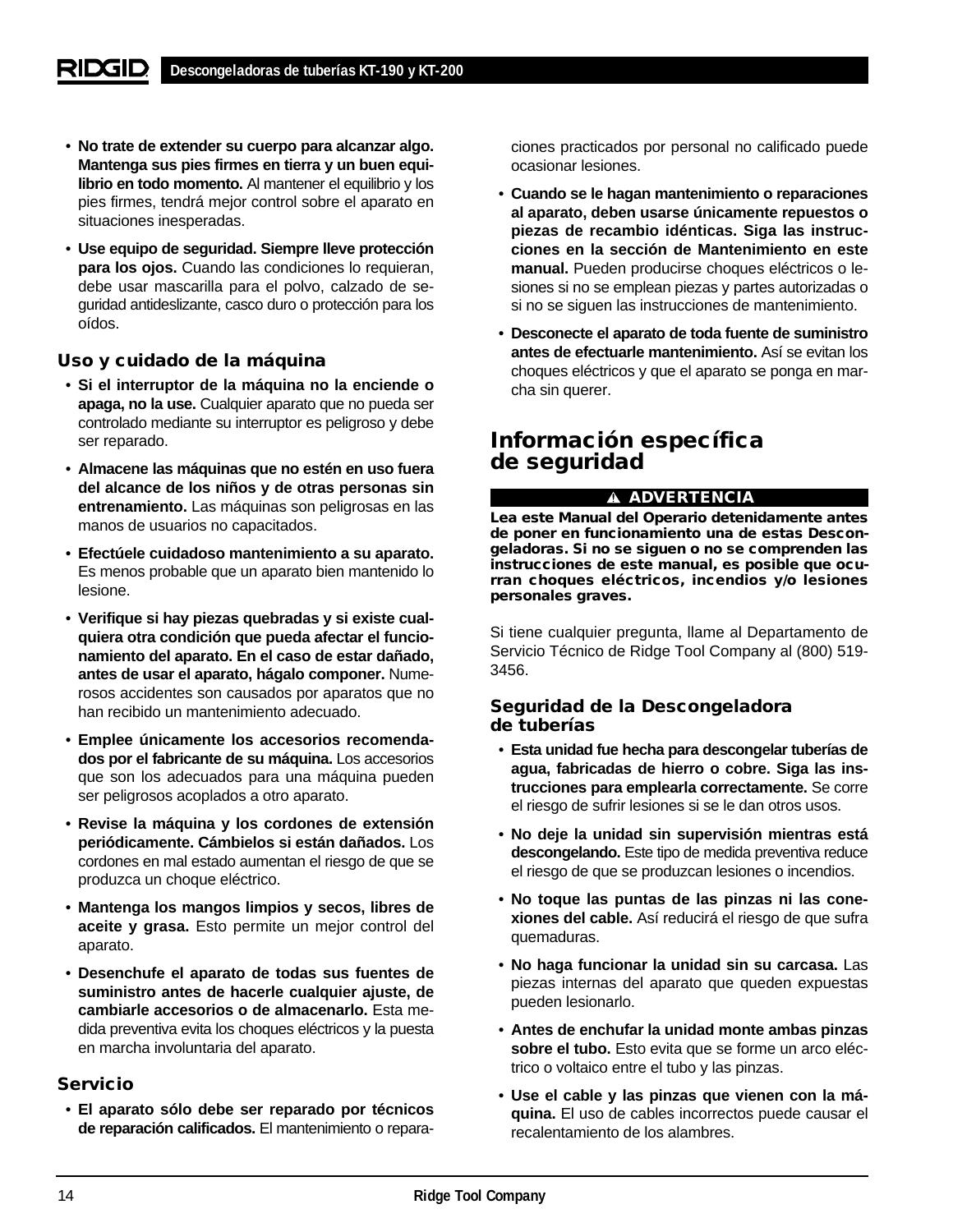• **Mantenga las pinzas apartadas de materiales combustibles o de artículos que pueden dañarse con el calor.** Durante el uso, las puntas de las pinzas se calientan.

# **Descripción y especificaciones**

### **Descripción**

Las máquinas descongeladoras de tuberías marca RIDGID son versátiles y fáciles de usar para descongelar tuberías de cobre o de hierro/acero de 1/2 a 11/2 pulgadas de diámetro de hasta 150 pies de longitud (KT-200). Ambos modelos, KT-190 y KT-200, emplean bajo voltaje y alto amperaje para rápidamente descongelar tuberías domiciliarias de agua potable y sistemas de calefacción que se encuentren congelados.

Este método no requiere que se conozca con exactitud el lugar en que se ubica la sección congelada y tampoco es necesario que se disponga de un acceso directo a la zona congelada. Ambas unidades descongelan tubos de acero o de cobre situados bajo tierra, debajo del piso, o detrás de paredes. La KT-200 posee múltiples posiciones de voltaje para lograr el máximo de amperaje y así garantizar un tiempo mínimo de descongelación. Las pinzas recubiertas de vinilo y con 25 pies de cable, estándar en ambas unidades, permiten descongelar una sección de tubería de 50 pies de longitud. Para longitudes mayores hay disponibles extensiones de cable de 25 pies.

## **Especificaciones**

#### **Capacidad**

Principalmente recomendados para todo tipo de tubería de cobre o acero de 1 /2 a 11 /2 pulgada. Las descongeladoras no funcionan con tubos de plástico ni con tuberías que contienen acoplamientos de plástico o goma.

#### **Descongeladoras**

Entrada .......................115 voltios,........15 amperios

|                                 | <b>KT-190</b> | <b>KT-200</b> |
|---------------------------------|---------------|---------------|
|                                 |               |               |
| Salida300 amperios 300 amperios |               |               |
| Alcance mínimo 15 pies4 pies    |               |               |
| Alcance máximo75 pies150 pies   |               |               |
|                                 |               |               |
|                                 |               |               |
|                                 |               |               |

#### **Equipo Estándar**

#### **Cantidad Piezas**

- 1 ..........Descongeladora modelo KT-190 ó KT-200, 115 voltios, 15 amperios
- 2 ..........Cable de 25 pies de largo que en uno de sus extremos lleva una pinza a resorte recubierta en vinilo y, en el otro, un bucle de montaje.

#### **Accesorios**

- Cable de extensión, 25 pies, N° 1/0 AWG, incluye perno y tuerca. N° en el catálogo 62772.
- Cable en serie, 3 pies, N° 1/0 AWG, N° en el catálogo 62812



**Figura 1 – Descongeladora KT-200**

## **Cables y pinzas**

Cable de 25 pies de longitud con pinza recubierta en vinilo.

|                 | KT-190              | <b>KT-200</b>        |
|-----------------|---------------------|----------------------|
| Tamaño N° 2 AWG |                     | $N^{\circ}$ 1/0 AWG  |
|                 | Peso 19 lbs/el par  | 23lbs/el par         |
|                 | $(8,6 \text{ kgs})$ | $(10,5 \text{ kgs})$ |

## **Diagnóstico de problemas**

#### **En tuberías principales del servicio público**

Si no sale agua por ningún grifo de la casa, se ha congelado la tubería principal del servicio público: entre la válvula en la calle (acera) y la casa. Esta tubería puede descongelarse colocando una pinza sobre un tubo de agua potable en el sótano de la casa y la otra pinza sobre la llave que se encuentra acoplada a la válvula en la calle. Asegúrese de que la llave y la válvula en la calle estén haciendo contacto. Si las longitudes exceden los 50 pies, se requerirán cables de extensión. Para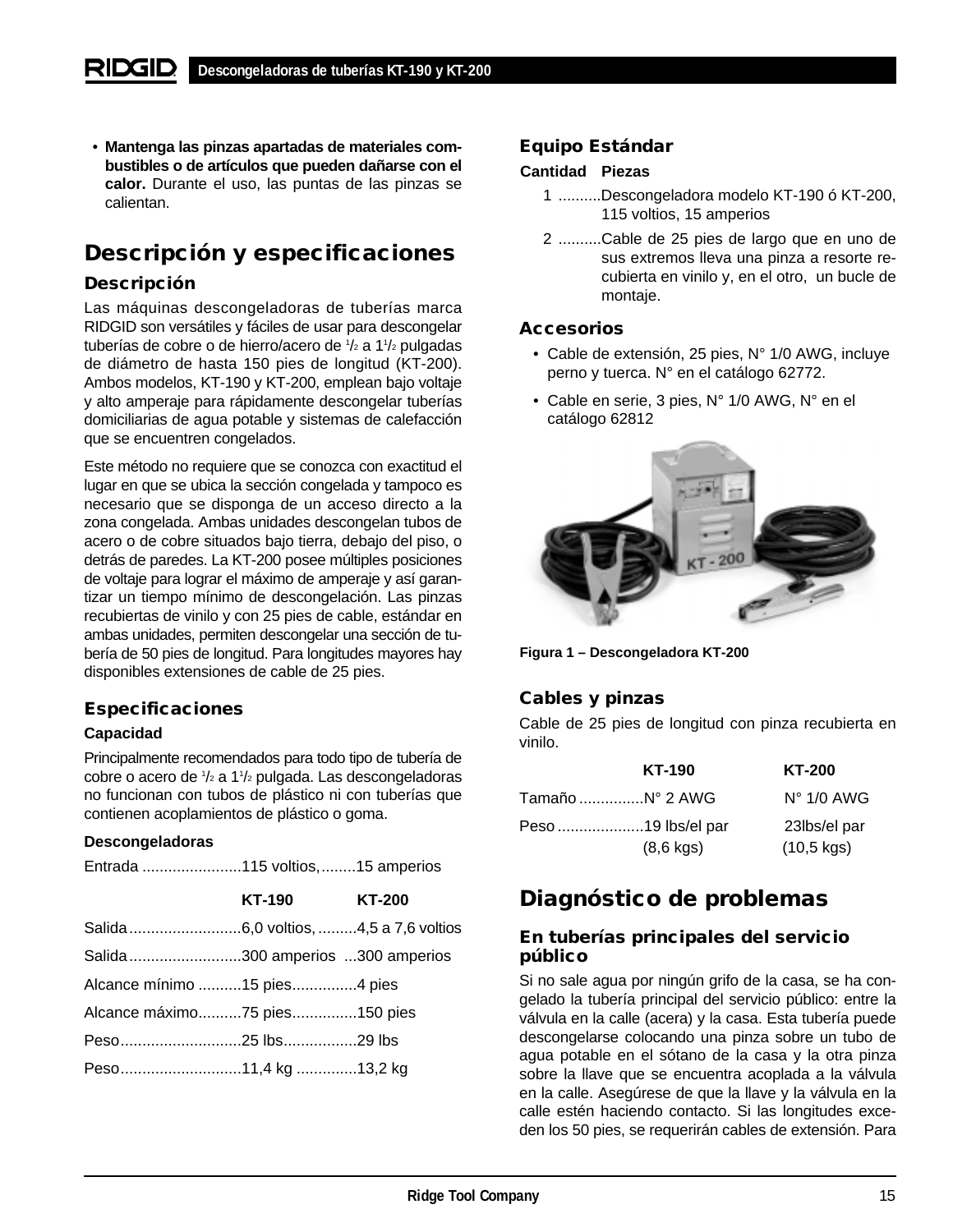

**Figura 2 – Descongelación de tuberías principales de servicio público**

reducir el tiempo de descongelación, es posible que se haga necesario emplear varias unidades descongeladoras a la vez. Consulte la sección de "Procedimientos para métodos especiales" en este manual para conocer los métodos de instalación en serie.

#### **En tuberías domiciliarias de agua potable**

Localice la tubería que se encuentra congelada dentro del inmueble abriendo los grifos o llaves de agua. Fíjese en el flujo de agua. La sección de tubería congelada normalmente se encontrará en una pared exterior de la casa o edificio o en algún espacio debajo del inmueble con insuficiente aislamiento. Si de un grifo no sale agua y del siguiente sí, la sección congelada se encuentra entre estos dos grifos. Monte las pinzas sobre tubos ya sea de agua caliente o fría, pero no sobre los grifos mismos.

Consulte la sección "Descongelación de tuberías domiciliarias de agua potable" para conocer los procedimientos a seguir.

# **Ensamblaje de la máquina**

#### **ADVERTENCIA**

**Para evitar lesiones de gravedad se requiere ensamblar la Descongeladora correctamente. Deben seguirse los siguientes procedimientos:**



**Figura 3 – Descongeladora con los cables acoplados**

#### **Instalación del cable con pinza**

- 1. Extraiga la tuerca de retención de una de las orejetas ubicadas en la parte trasera de la unidad.
- 2. Meta el extremo del cable que lleva el bucle en el perno de la orejeta, con su parte plana apuntando hacia la máquina.
- 3. Vuelva a instalar la tuerca de la orejeta y apriétela firmemente.
- 4. Asegure que el bucle del cable no haga contacto con la carcasa de la máquina.
- 5. Siga los pasos 1 y 2 para acoplar el otro cable a la otra orejeta.
- ¡NOTA! Si los cables no quedan acoplados firmemente a la Descongeladora, ésta tardará más en descongelar o puede que no funcione debidamente.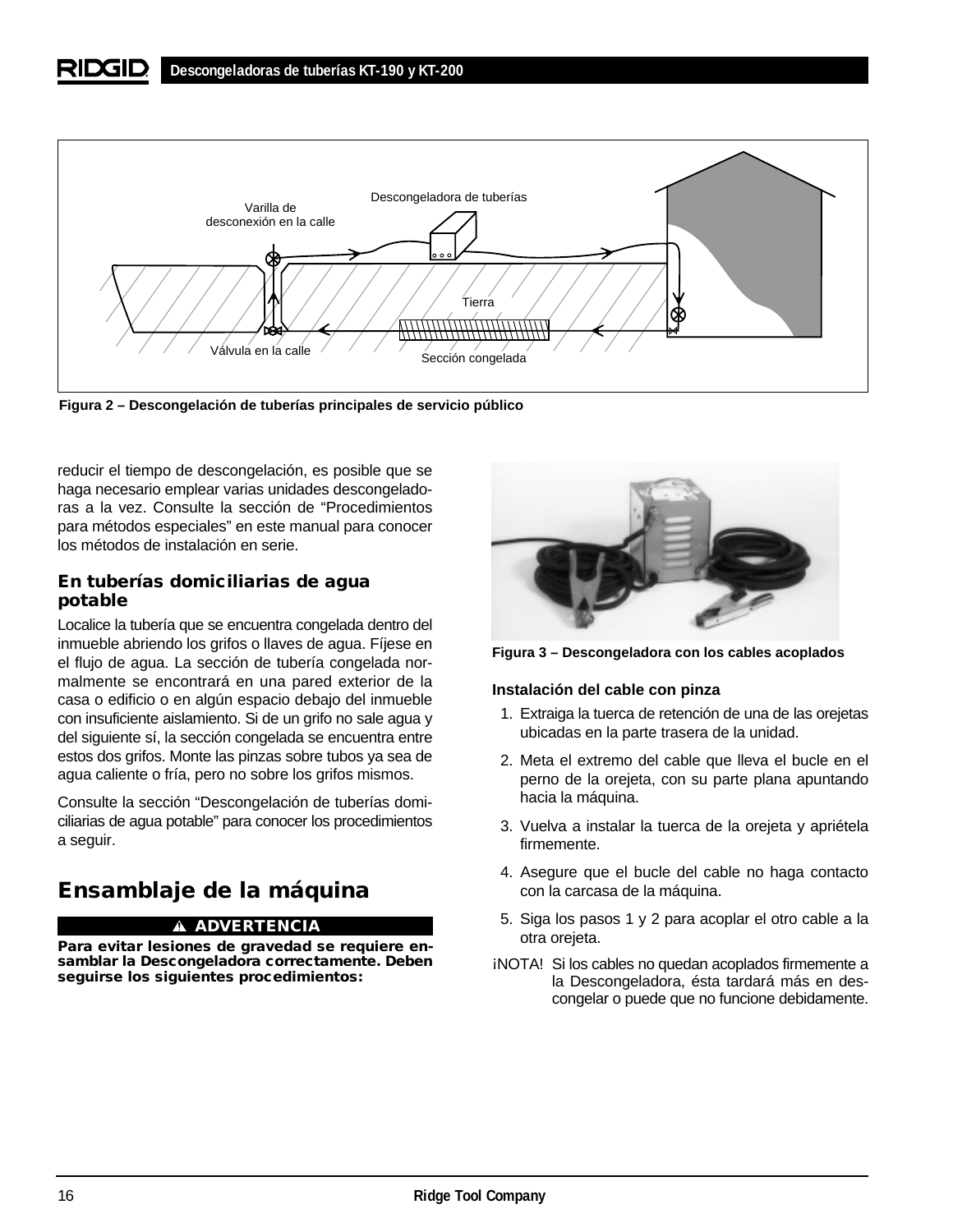## **Inspección de la Descongeladora**

#### **ADVERTENCIA**



**Revise la Descongeladora para evitar lesiones graves. Deben realizarse los procedimientos de inspección siguientes:**

- 1. Asegure que la Descongeladora esté desenchufada y que su interruptor de encendido/apagado se encuentre en la posición de OFF (apagado).
- 2. Revise que el cordón de suministro y el enchufe estén en buenas condiciones. Si el enchufe ha sido modificado o no tiene su clavija de conexión a tierra, o si el cordón está dañado, no use la Descongeladora hasta que se haya cambiado el cordón.
- 3. Revise los cables y pinzas por si están dañados. Asegure que los cables estén bien conectados a la Descongeladora. Si los cables o las pinzas están dañados, no use la Descongeladora. Emplee únicamente los cables y pinzas provistos con la unidad.
- 4. Limpie el aceite, grasa o mugre de todos los mangos, controles y pinzas.
- 5. Revise la Descongeladora para asegurar que no le faltan piezas, que no tiene partes quebradas, o por si la carcasa metálica está dañada. Si detecta cualquier defecto, no use la Descongeladora hasta que no haya sido reparada.

**ADVERTENCIA**

# **Preparación de la máquina**





**Se requiere una adecuada preparación de la máquina y de la zona de trabajo para evitar que ocurran lesiones de gravedad. Deben seguirse los siguientes procedimientos para preparar la Descongeladora:**

1. Elija una zona de trabajo donde:

- haya suficiente luz;
- exista un tomacorriente eléctrico conectado a tierra de 15 amperios;
- haya una senda directa hasta el tomacorriente, libre de fuentes de calor, aceites, bordes afilados o cortantes o piezas movibles que puedan dañar al cordón eléctrico;
- haya un lugar seco para situar la máquina y al operario. No use la máquina si se encontrará parado sobre agua. Y,
- no hayan líquidos, vapores o gases inflamables.
- 2. Coloque la Descongeladora KT-190 ó la KT-200 cerca de la sección de la tubería donde se sospecha que se ha congelado.
- 3. Asegure que la unidad se encuentra apagada y desenchufada. El interruptor en la KT-190 debe estar en la posición inferior de OFF. En el interruptor central de la KT-200, la posición de OFF (apagado) se encuentra en el medio.
- 4. Desenrolle ambos cables por completo y asegure que no queden sobrepuestos ni en contacto el uno con el otro.
- 5. Siga las instrucciones sobre cómo deben colocarse las pinzas.

**ADVERTENCIA** Para evitar la formación de chispas entre las pinzas y la tubería, acople las pinzas a la tubería antes de enchufar la Descongeladora.

- ¡NOTA! Antes de efectuar una conexión, siempre limpie el tubo para quitarle las escamas de pintura, óxido u otros materiales que impidan un buen flujo de amperios desde la pinza al tubo. Cuando la conexión es mala, las pinzas se calientan más de lo debido.
- 6. Enchufe la Descongeladora al tomacorriente ubicado al final de la senda despejada elegida con anterioridad. Si el cordón de la máquina no alcanza el tomacorriente, use un cordón de extensión en buenas condiciones.

**ADVERTENCIA** Para evitar choques e incendios eléctricos, nunca use un cordón de extensión dañado o que no cumpla con los siguientes requisitos:

- tener un enchufe de tres clavijas similar al que se muestra en la sección Seguridad eléctrica.
- estar clasificado como "W" ó "W-A", si será usado a la intemperie.
- tener el grosor suficiente (14 AWG si mide menos de 25 pies de largo, 12 AWG si mide entre 25 y 50 pies). Si el grosor del cable es insuficiente, el cordón puede recalentarse y derretirse su material aislante, o prender fuego a objetos cercanos.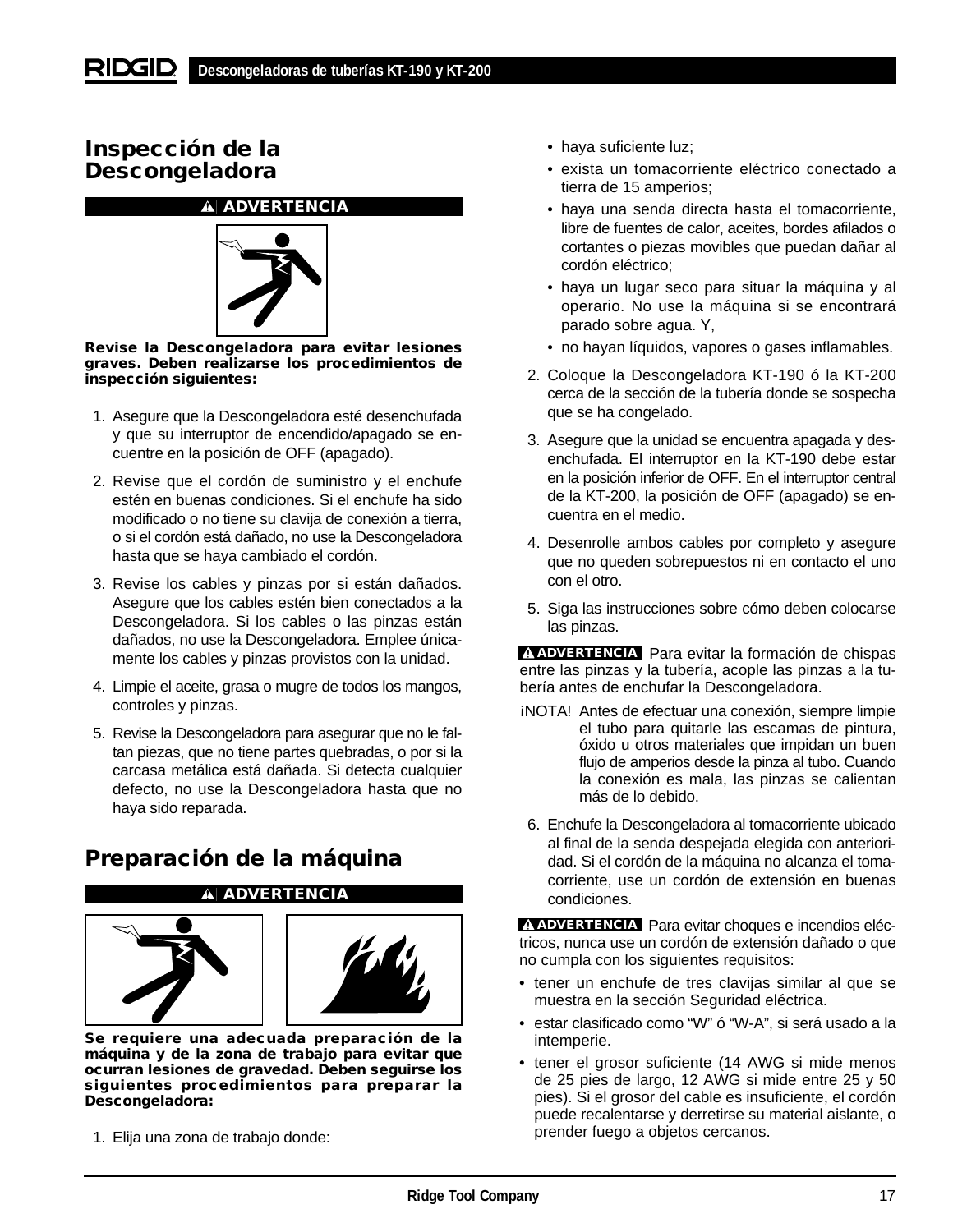**ADVERTENCIA** Para reducir el riesgo de ocasionar choques eléctricos, mantenga todas las conexiones eléctricas secas y levantadas del suelo. No toque el enchufe con las manos mojadas.

## **Instrucciones de funcionamiento**



**Para reducir el riesgo de ocasionar choques eléctricos, mantenga todas las conexiones eléctricas secas y levantadas del suelo. No toque el enchufe con las manos mojadas.**

**Tenga mucho cuidado cuando descongele tuberías. Durante la descongelación, las puntas de la pinza y las conexiones del cable se calientan. Debido a que puede sufrir quemaduras, evite el contacto de su piel con los materiales.**

**Mantenga las pinzas apartadas de materiales combustibles o de artículos que puedan dañarse con el calor.**

**No se aleje de la unidad mientras descongela. Obsérvela.**

#### **Descongelación de tuberías domiciliarias de agua potable**

¡NOTA! Se recomienda que exista una presión de agua normal a un lado de la sección congelada del tubo y un grifo abierto en el otro lado de la sección congelada (Figura 4). A medida que el tubo se calienta a temperaturas superiores al

punto de congelación, el agua, empujada por la presión, comenzará a colarse a lo largo de las paredes interiores del tubo, derritiendo y desalojando el hielo a través del grifo abierto.

- 1. Asegure que la unidad se encuentre desenchufada y apagada y que los cables estén completamente desenrollados.
- 2. Coloque una pinza a cada lado de la sección congelada del tubo.

**ADVERTENCIA** Para evitar la formación de chispas entre las pinzas y la tubería, acople las pinzas a la tubería antes de enchufar la Descongeladora.

- 3. Enchufe la Descongeladora a un tomacorriente conectado a tierra de 15 amperios y asegure que el cordón de suministro vaya extendido por la senda despejada elegida con anterioridad.
- 4. Mueva el interruptor a la posición de ON (en la KT-190, posición superior. En la KT-200, posición LOW (abajo) en el interruptor central y posición A en el interruptor izquierdo).
- 5. Si la corriente es menor a 15 amperios en la KT-200, cambie el interruptor a la posición B. Si la corriente sigue por debajo de 15 amperios, cambie a la posición arriba en el interruptor central y, el interruptor de la derecha, a C.
- 6. Continúe hasta que se alcancen, pero no excedan, los 15 amperios. La posición D en el interruptor se usa para tramos largos de tubería.

Las descongelaciones pueden demorar entre algunos segundos y hasta varias horas, todo depende del largo y el diámetro de la tubería que se intenta descongelar. Si el tiempo transcurrido sin que se logre una descongelación pareciera excesivo, revise que las pinzas estén bien colocadas.



**Figure 4 – Descongelación de tuberías domiciliarias de agua potable**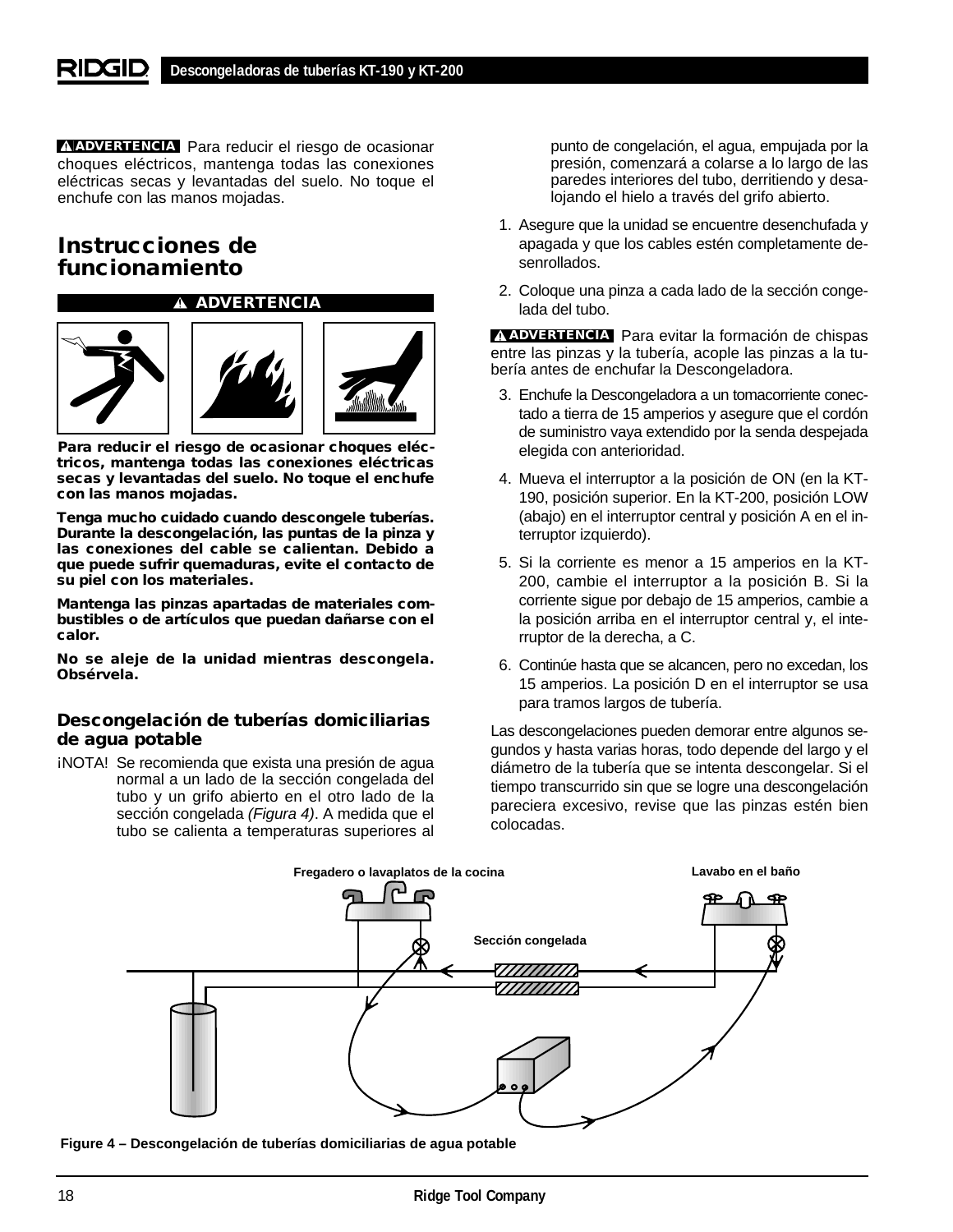¡NOTA! Esta máquina viene equipada con una protección de sobrecarga térmica. Al efectuar una descongelación por un largo período de tiempo a corriente máxima, la unidad puede apagarse automáticamente. La unidad reanudará su marcha en forma automática después de unos 3 minutos.

## **Extracción de la Descongeladora**

- 1. Cuando las cañerías de agua se hayan descongelado, mueva el interruptor a la posición de OFF (apagado) y desenchufe el cordón de suministro.
- 2. Desmonte las pinzas que estaban puestas sobre la tubería.

Las puntas de las pinzas estarán ca-**ADVERTENCIA**lientes y pueden quemarlo.

3. Permita que las pinzas se enfríen antes de enrollar los cables y de almacenar la máquina. Mientras las pinzas estén calientes, no permita que estén cerca de materiales combustibles o artículos que pueden dañarse con el calor.

### **Descongelación de redes hidrónicas congeladas**

- ¡NOTA! Una red hidrónica es más difícil de descongelar debido a que su bomba de circulación genera presiones más bajas y porque su tubería, ya sea sencilla o multizonal, recorre mayores distancias.
- ¡NOTA! La corriente eléctrica de salida, tanto de la KT-190 como de la KT-200, puede seguir dos trayectorias: una corta distancia entre las pinzas, o la trayectoria más larga, a lo largo del circuito de la tubería. Por lo tanto, en algunas redes se requiere cortar la tubería para eliminar la trayectoria corta (Figura 7).

#### **Red de zona única**

- 1. La bomba de circulación debe estar funcionando.
- 2. Asegure que unidad se encuentre desenchufada, su interruptor en la posición de OFF (apagado) y los cables completamente desenrollados.
- 3. Coloque una pinza cerca de la caldera y la otra próxima a un radiador.



**Figura 5 – Red de zona única**



**Figura 6 – Red de zona única**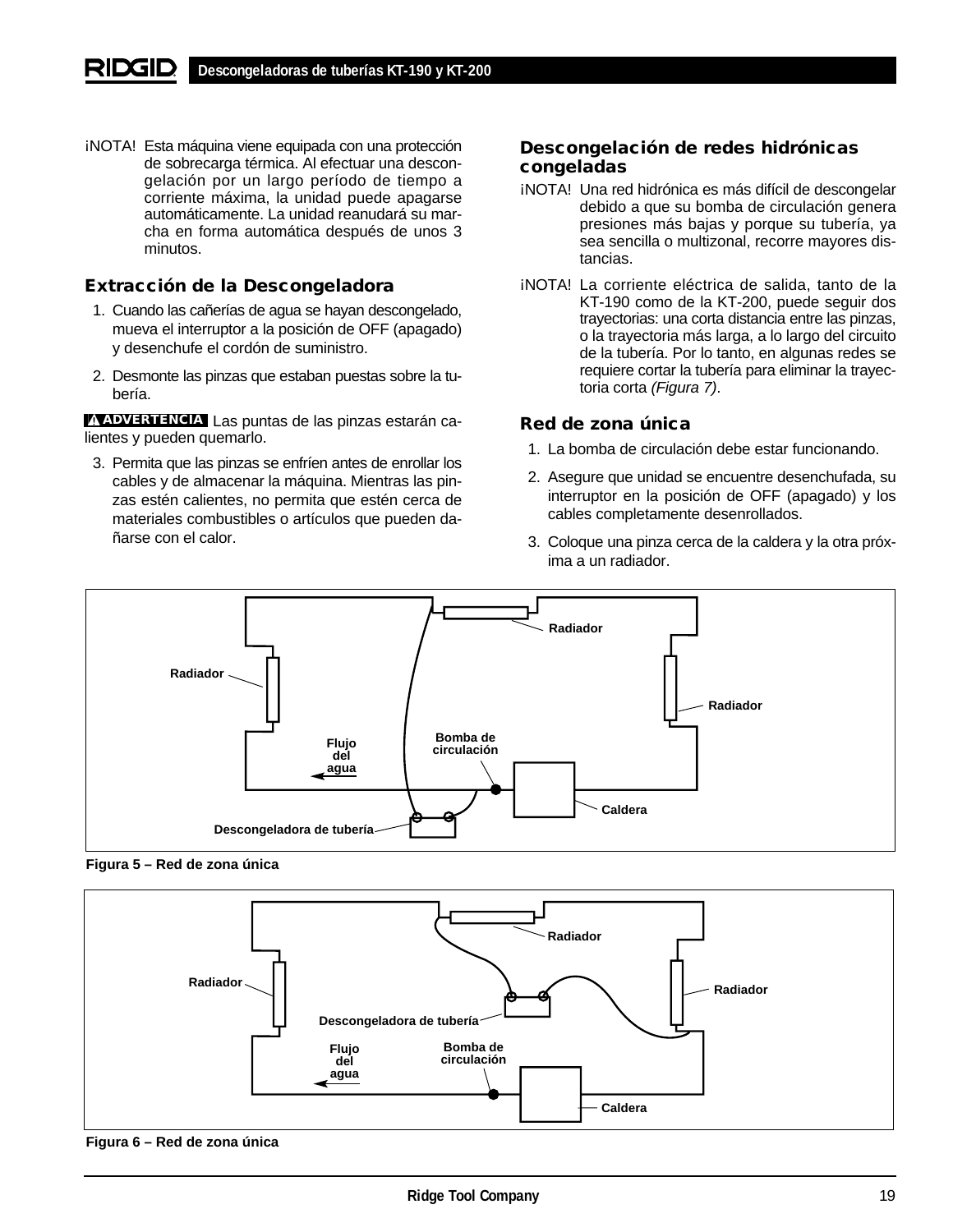

**Figura 7 – Red multizonal**

**ADVERTENCIA** Para evitar la formación de chispas entre las pinzas y la tubería, acople las pinzas a la tubería antes de enchufar la Descongeladora.

- 4. Enchufe la Descongeladora a un tomacorriente conectado a tierra de 15 amperios y asegure que el cordón de suministro vaya extendido por la senda despejada elegida con anterioridad.
- 5. Mueva el interruptor a la posición de ON (en la KT-190, posición superior. En la KT-200, posición LOW (abajo) en el interruptor central y posición A en el interruptor izquierdo).
- 6. Si la corriente es menor a 15 amperios en la KT-200, cambie el interruptor a la posición B. Si la corriente sigue por debajo de 15 amperios, cambie a la posición arriba en el interruptor central y el interruptor de la derecha a C.
- 7. Continúe hasta que se alcancen, pero no excedan, los 15 amperios. La posición D en el interruptor se usa para tramos largos de tubería.

## **Red multizonal**

Si la red consta de varias zonas se hará necesario interrumpir el flujo de corriente eléctrica a zonas específicas.

- 1. Asegure que unidad se encuentre desenchufada, su interruptor en la posición de OFF (apagado) y los cables completamente desenrollados.
- 2. Coloque las pinzas separadas por varios pies la una de la otra.

**ADVERTENCIA** Para evitar la formación de chispas entre las pinzas y la tubería, acople las pinzas a la tubería antes de enchufar la Descongeladora.

- 3. Cuando emplee la KT-190, mantenga un mínimo de 15 pies de separación entre las pinzas, 4 pies en el caso de la KT-200, para evitar una toma excesiva de amperios.
- 4. Enchufe la Descongeladora a un tomacorriente conectado a tierra de 15 amperios y asegure que el cordón de suministro vaya extendido por la senda despejada elegida con anterioridad.
- 5. Mueva el interruptor a la posición de ON (en la KT-190 posición UP (arriba). En la KT-200, posición LOW (abajo) en el interruptor central y posición A en el interruptor izquierdo). Si la corriente es menor a 15 amperios en la KT-200, cambie el interruptor a la posición B, C ó D para potenciar al máximo la toma de amperios y reducir el tiempo de descongelación. (No sobrepase los 15 amperios.)
- ¡NOTA! Si la tubería no se ha calentado en 10 minutos, cambie la ubicación de las pinzas para calentar otra sección de la red. Si se han hecho varios intentos siguiendo los pasos descritos anteriormente y no se han logrado resultados, toda la zona está congelada y deberá descongelársela con el método de aislamiento multizonal que se describe a continuación.

## **Cómo aislar una red multizonal**

- 1. Corte la tubería y tápela en el punto B. Esto interrumpe el flujo de corriente a través de la segunda zona y permite que el 100 por ciento de la corriente se use en la Zona No. 1. No permita que los extremos cortados del tubo se toquen entre ellos.
- 2. Corte la tubería en el Punto A y coloque las pinzas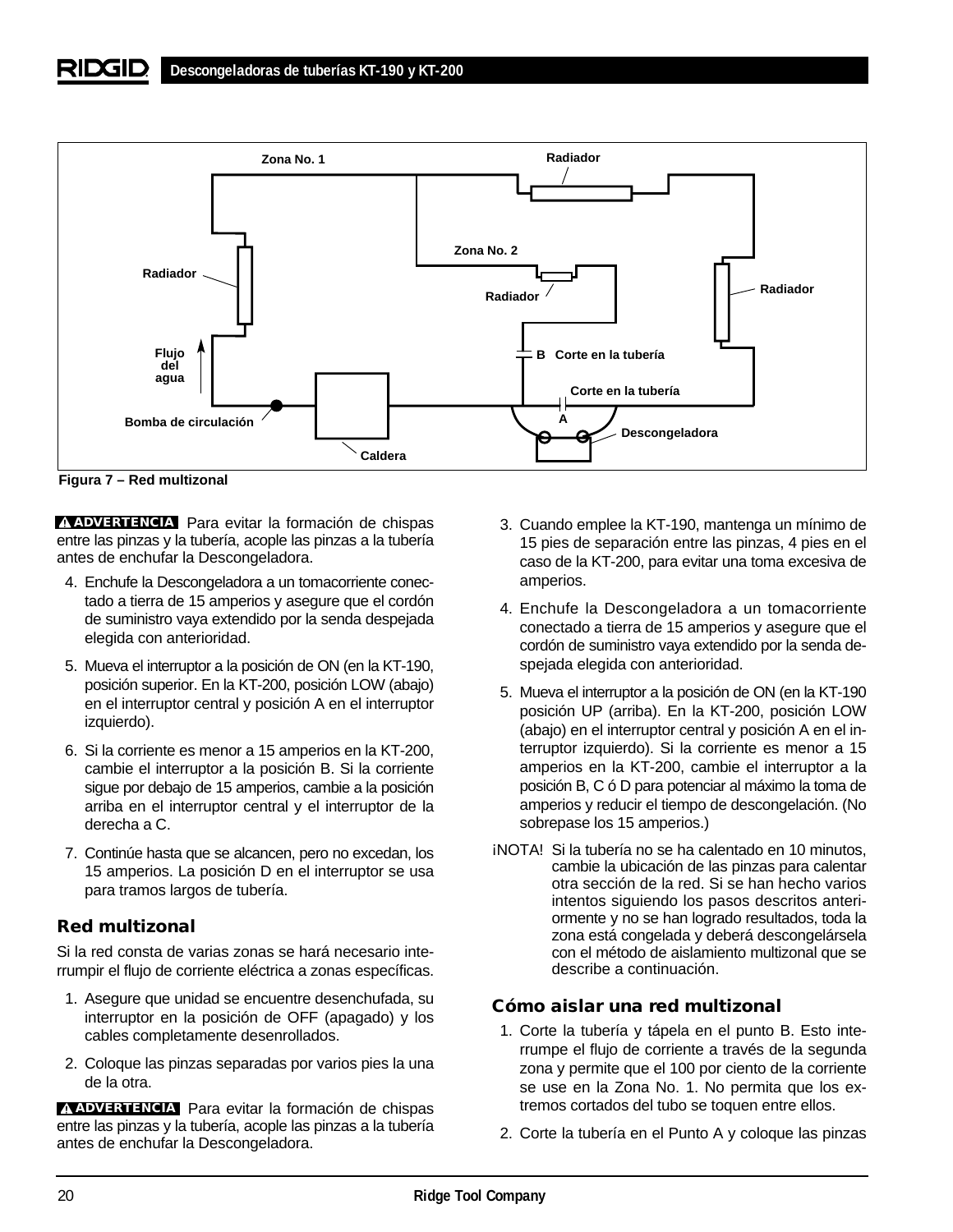como se muestra en la Figura 7. Así se fuerza la corriente por la Zona No. 1. Use un recipiente para recoger el agua.

- 3. Una vez que se haya descongelado la Zona No. 1, apague la Descongeladora y la bomba de circulación. Si la Zona No. 2 está congelada, tape los tubos en el Punto A. Extraiga la tapa del Punto B y coloque en el Punto B un recipiente para recoger el agua.
- 4. Coloque las pinzas ubicadas a cada lado del corte en el Punto B. Una vez descongelada la Zona No. 2, apague la bomba de circulación y la Descongeladora.
- 5. Vuelva a conectar todos los tubos cortados anteriormente y compruebe si las zonas 1 y 2 reciben calor.

## **Procedimiento para métodos especiales**

### **Aumento de la capacidad de descongelación de la KT-200 solamente**

**ADVERTENCIA** Pueden ocurrir choques eléctricos o daños en los equipos si no se siguen los procedimientos correctos para efectuar operaciones en serie o en paralelo con las descongeladoras.

#### **Funcionamiento en serie**

Las unidades descongeladoras colocadas en serie forman la mejor configuración para descongelar largas extensiones de tubería.

- 1. Coloque las Descongeladoras cerca de la sección de tubería que se encuentra congelada y próximas unas de otras. Las orejetas o terminales de los cables deben quedar apuntando hacia la tubería.
- 2. Asegure que todas las unidades estén desenchufadas y que el interruptor central de cada una esté en la posición de OFF (apagado).
- 3. Conecte un extremo de la colita de cerdo (No. 62812 en el Catálogo RIDGID) en la orejeta derecha de la Descongeladora situada a la izquierda, y el otro extremo en la orejeta izquierda de la Descongeladora situada a la derecha.
- 4. Acople los cables descongeladores a las orejetas restantes.
- 5. Coloque una pinza a cada lado de la sección de tubería que se encuentra congelada.

**ADVERTENCIA** Se evita la producción de chispas entre las pinzas y la tubería si las pinzas se montan antes de enchufar la descongeladora.

6. Enchufe las Descongeladoras a tomacorrientes que NO se encuentren en el mismo circuito (protegidos por distintos fusibles).

**ADVERTENCIA** AMBAS descongeladoras deben estar enchufadas a un tomacorriente ANTES de encenderlas para evitar choques eléctricos.

- 7. Cuando se emplean dos Descongeladoras conectadas en serie, en el caso de las KT-200, se dispondrá en conjunto de siete regulaciones de potencia si se emplean los interruptores de las dos unidades. Las combinaciones son: AA, AB, BB, BC, CC, CD, DD.
- ¡NOTA! No se armará un circuito hasta que los interruptores de ambas unidades se hayan colocado en la posición ON (encendido).



**Figura 8 – Instalación en serie**

#### **Funcionamiento en paralelo**

Unidades descongeladoras colocadas paralelamente forman la mejor configuración para descongelar tuberías de mayor diámetro.



**Figura 9 – Instalación en paralelo**

- 1. Coloque ambas descongeladoras próximas a la sección de tubería que se encuentra congelada.
- 2. Asegure que las unidades se encuentren desenchufadas, sus interruptores en la posición de OFF (apagado) y los cables completamente desenrollados.
- 3. Acople los cables y pinzas a las orejetas en la parte trasera de las unidades.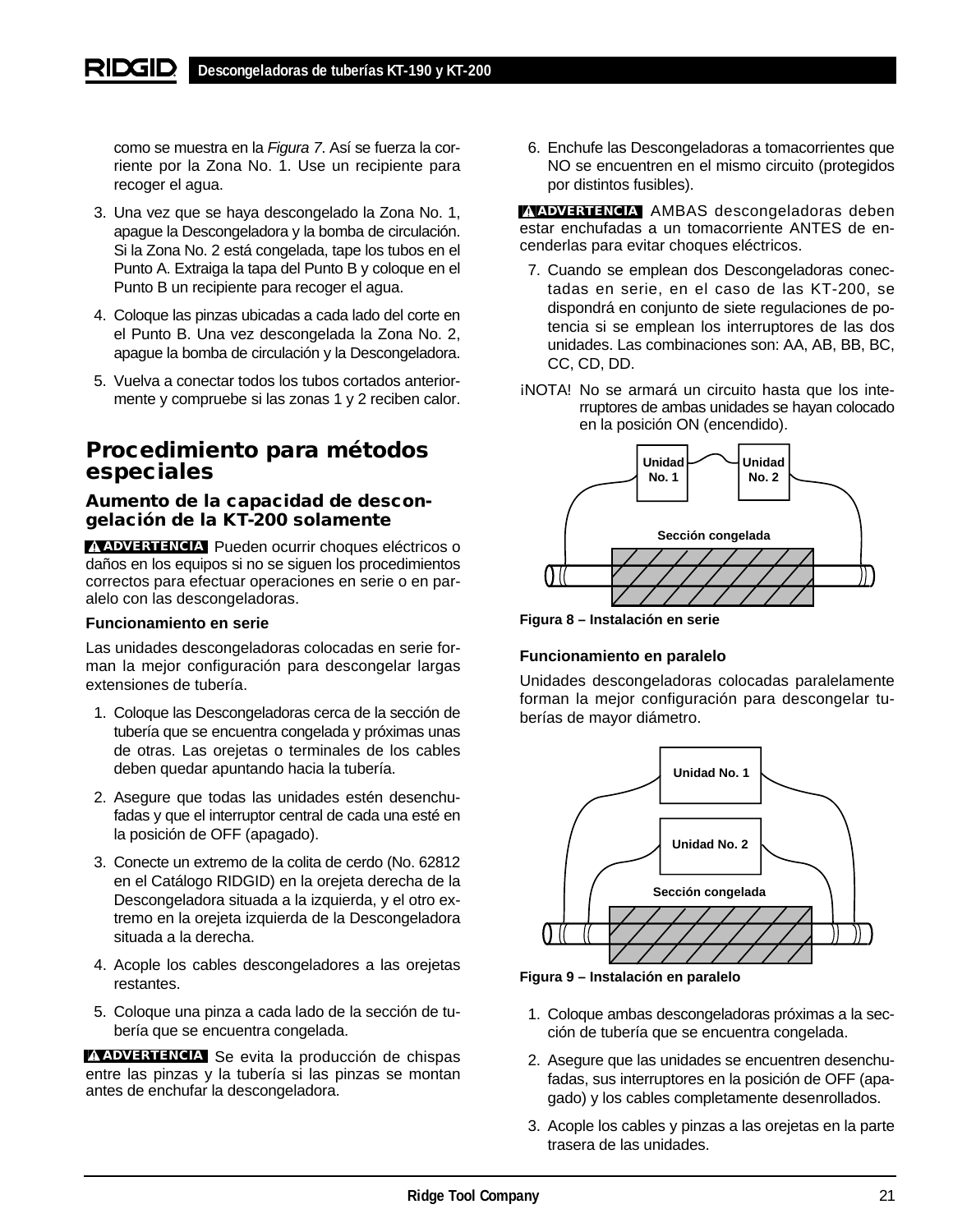4. Coloque las pinzas a ambos lados de la sección congelada de la tubería.

**ADVERTENCIA** Para evitar la formación de chispas entre las pinzas y la tubería, acople las pinzas a la tubería antes de enchufar la Descongeladora.

5. Enchufe las descongeladoras a tomacorrientes que NO estén en el mismo circuito (protegidos por distintos fusibles).

**ADVERTENCIA** Para evitar choques eléctricos, AM-BAS descongeladoras deben estar enchufadas a un tomacorriente ANTES de encenderlas.

- 6. En la unidad KT-200, las regulaciones de corriente disponibles son: AA, BB, CC y DD.
- ¡NOTA! Si ambas unidades tienen fijadas las mismas regulaciones, los dos amperímetros en las KT-200 deben mostrar aproximadamente el mismo valor. Si no es así, apague ambas unidades e intercambie los cables de una de las descongeladoras. La polaridad correcta se logra con la disposición de cables que genere la lectura más baja de amperios.
- IMPORTANTE: Si no se siguen las instrucciones de instalación anteriores la mayor parte de la corriente fluirá a través de las pinzas adyacentes y no a través del tubo.

## **Instrucciones de mantenimiento**

#### **ADVERTENCIA**

**Asegure que la unidad esté desenchufada de la fuente de suministro antes de efectuarle mantenimiento o reparaciones.**

#### **Mantenimiento de la máquina**

- 1. Recambie los cables dañados, pelados, rotos o desgastados.
- 2. Periódicamente limpie las orejetas con lana de acero y papel de lija.
- 3. Recambie los cordones dañados, pelados, rotos o desgastados.
- 4. Mantenga las pinzas limpias y secas.

## **Almacenamiento de la máquina**

Los equipos eléctricos deben guardarse dentro, bajo techo, o bien cubiertos para guarecerlos de la lluvia. Almacene la máquina bajo llave, fuera del alcance de los niños y personas que no conocen el manejo de estas Descongeladoras. Esta máquina puede causar graves lesiones en manos de usuarios sin entrenamiento.

## **Servicio y reparaciones**

### **ADVERTENCIA**



Los trabajos de mantenimiento y reparaciones de esta máquina deben realizarlos técnicos calificados. La Descongeladora debe llevarse a un Servicentro Autorizado Independiente RIDGID o devuelta a la fábrica. Todas las reparaciones efectuadas por un servicentro RIDGID están garantizadas contra defectos en los materiales y de la mano de obra.

Sólo deben usarse piezas de recambio idénticas cuando se le hace servicio a esta máquina. El incumplimiento de estas instrucciones puede ocasionar choques eléctricos y otras lesiones graves.

Si tiene cualquier pregunta relativa al servicio o reparación de esta máquina, llame o escriba a:

> Ridge Tool Company Departamento de Servicio Técnico 400 Clark Street Elyria, Ohio 44035-6001 Teléfono: (800) 519-3456 E-mail: TechServices@ridgid.com

Para información sobre el nombre y dirección del Servicentro Autorizado Independiente más cercano, llame a Ridge Tool Company al (800) 519-3456 o visítenos http://www.ridgid.com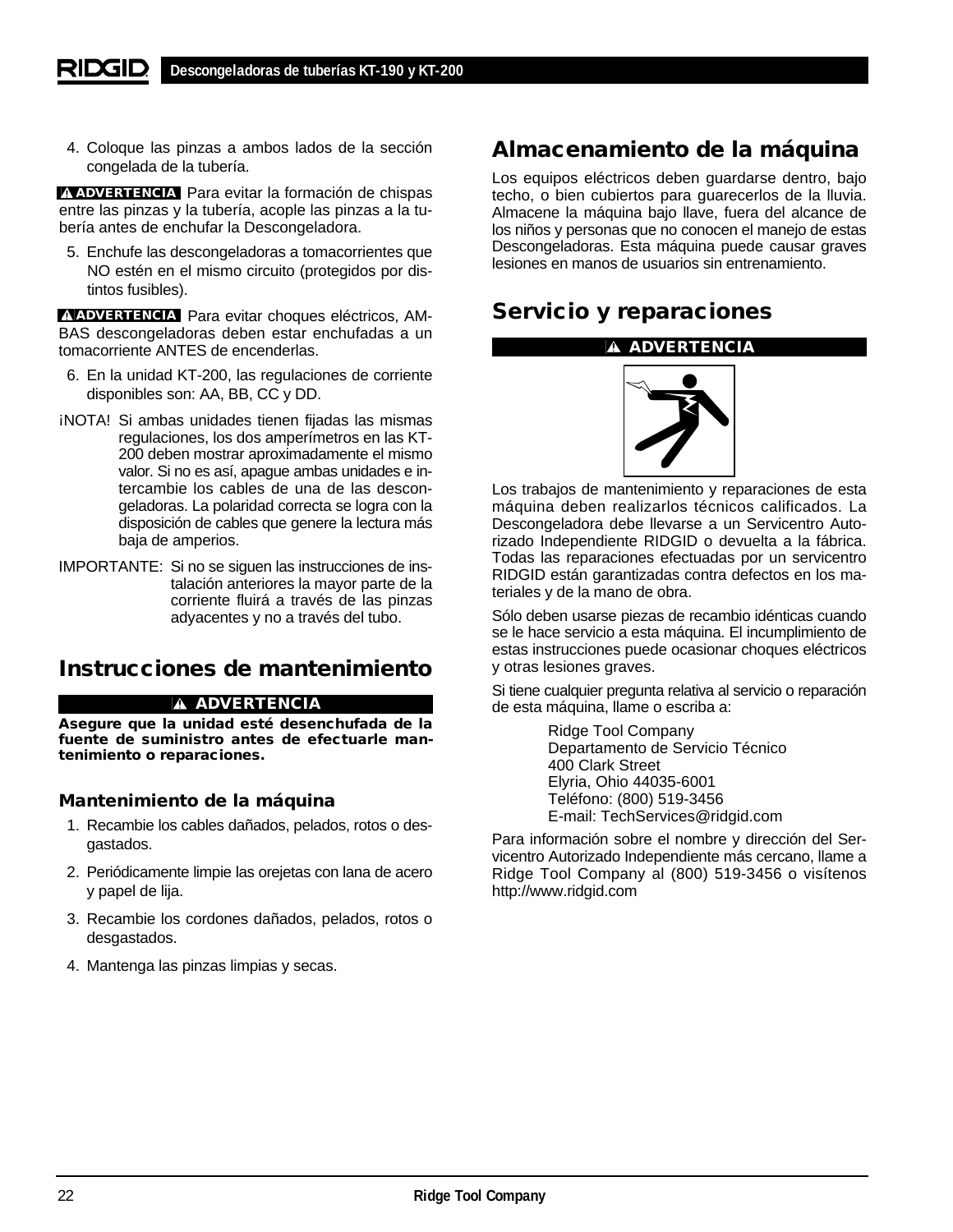# **Esquemas eléctricos**



## **Descongeladora KT-200 115V/60Hz D**